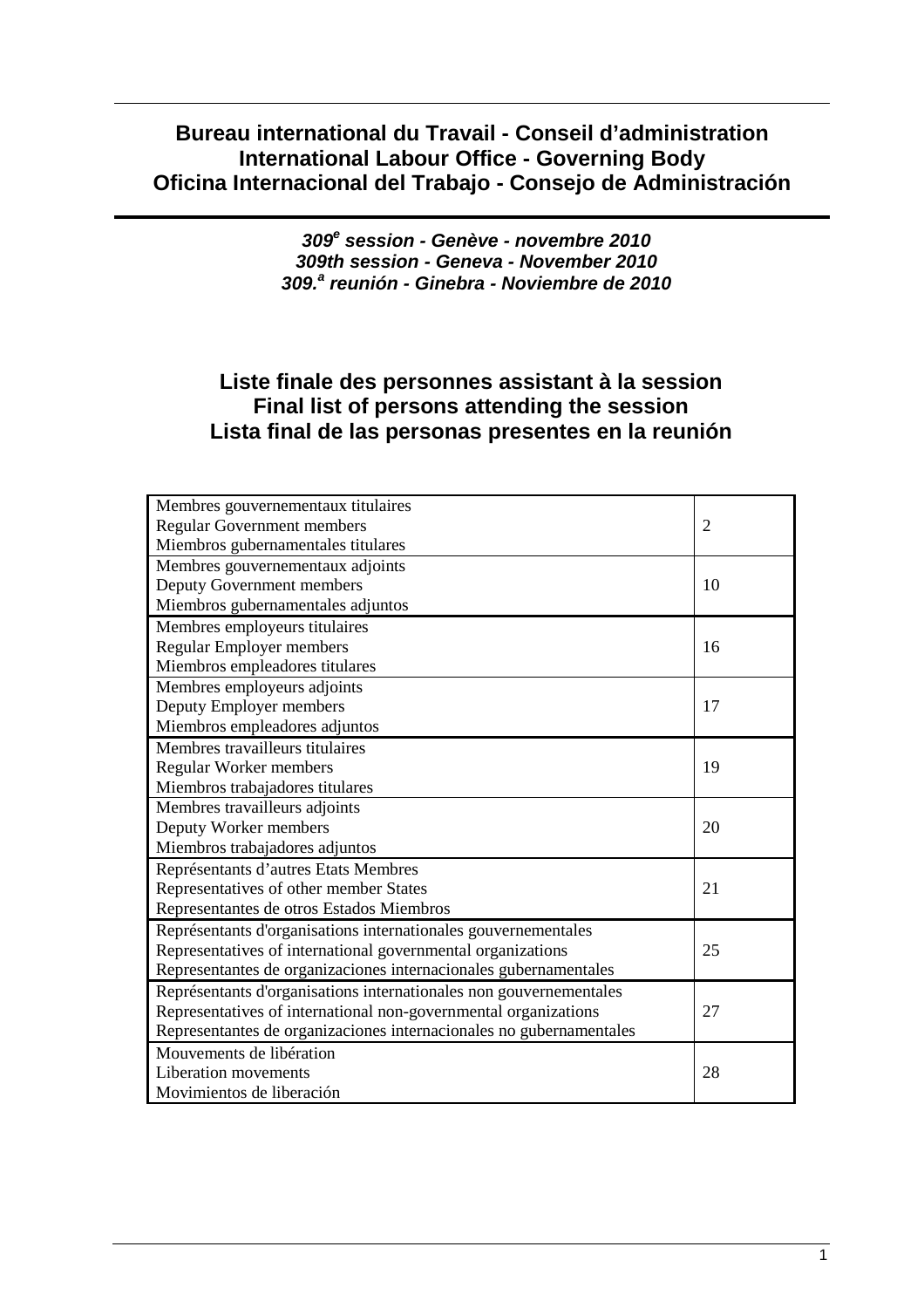**Membres gouvernementaux titulaires Regular Government members Miembros gubernamentales titulares** 

**Président du Conseil d'administration: Chairperson of the Governing Body: M. A. JEMAL (Tunisie) Presidente del Consejo de Administración:**

# **Afrique du Sud South Africa Sudáfrica**

Mr J. MATJILA, Ambassador, Permanent Mission, Geneva.

*substitute(s):* 

- Mr S. NDEBELE, Minister (Labour), Permanent Mission, Geneva.
- Mr L. KETTLEDAS, Deputy Director-General, LMP & LR, Ministry of Labour.

## **Allemagne Germany Alemania**

Mr R. BRAUKSIEPE, Parliamentary State Secretary, Federal Ministry of Labour and Social Affairs.

*substitute(s):* 

- Ms F. FITTING, Head, International Labour Organization and United Nations Section, Federal Ministry of Labour and Social Affairs.
- Mr J. CAPELLEN, Social Affairs Officer, Permanent Mission, Geneva.
- Mr H. KOLLER, Head of the International Division, Federal Ministry of Labour and Social Affairs.

*accompanied by:* 

- Mr R. SCHWEPPE, Permanent Representative, Permanent Mission, Geneva.
- Mr K. SCHARINGER, Minister, Permanent Mission, Geneva.

Ms A. RÜSCHKAMP, Deputy Head, International Labour Organization and United Nations Section, Federal Ministry of Labour and Social Affairs.

- Mr K. GÜNTHER, Officer, International Labour Organization and United Nations Section, Federal Ministry of Labour and Social Affairs.
- Mr A. BUSCHE, Assistant to Mr Ralf Brauksiepe, Parliamentary State Secretary, Federal Ministry of Labour and Social Affairs.
- Mr H. HERRMANN, Financial Officer, Permanent Mission, Geneva.
- Ms P. HIPPMANN, Officer, Globalization, Trade and Investment Section, Federal Ministry of Labour and Social Affairs.
- Mr M. HESS, Permanent Mission, Geneva.
- Mr M. JACOBS, Permanent Mission, Geneva.

### **Argentine Argentina**

Sra. N. RIAL, Secretaría de Trabajo, Ministerio de Trabajo, Empleo y Seguridad Social.

*suplente(s):* 

Sr. A. DUMONT, Embajador, Representante Permanente, Misión Permanente, Ginebra.

*acompañado(s) de:* 

- Sr. J. ROSALES, Director de Asuntos Internacionales, Ministerio de Trabajo, Empleo y Seguridad Social.
- Sr. D. CELAYA ALVAREZ, Ministro, Misión Permanente, Ginebra.
- Sr. G. CORRES, Subcoordinador de Asuntos Internacionales, Ministerio de Trabajo, Empleo y Seguridad Social.

### **Australie Australia**

Mr G. VINES, Minister Counsellor (Labour), Permanent Mission, Geneva.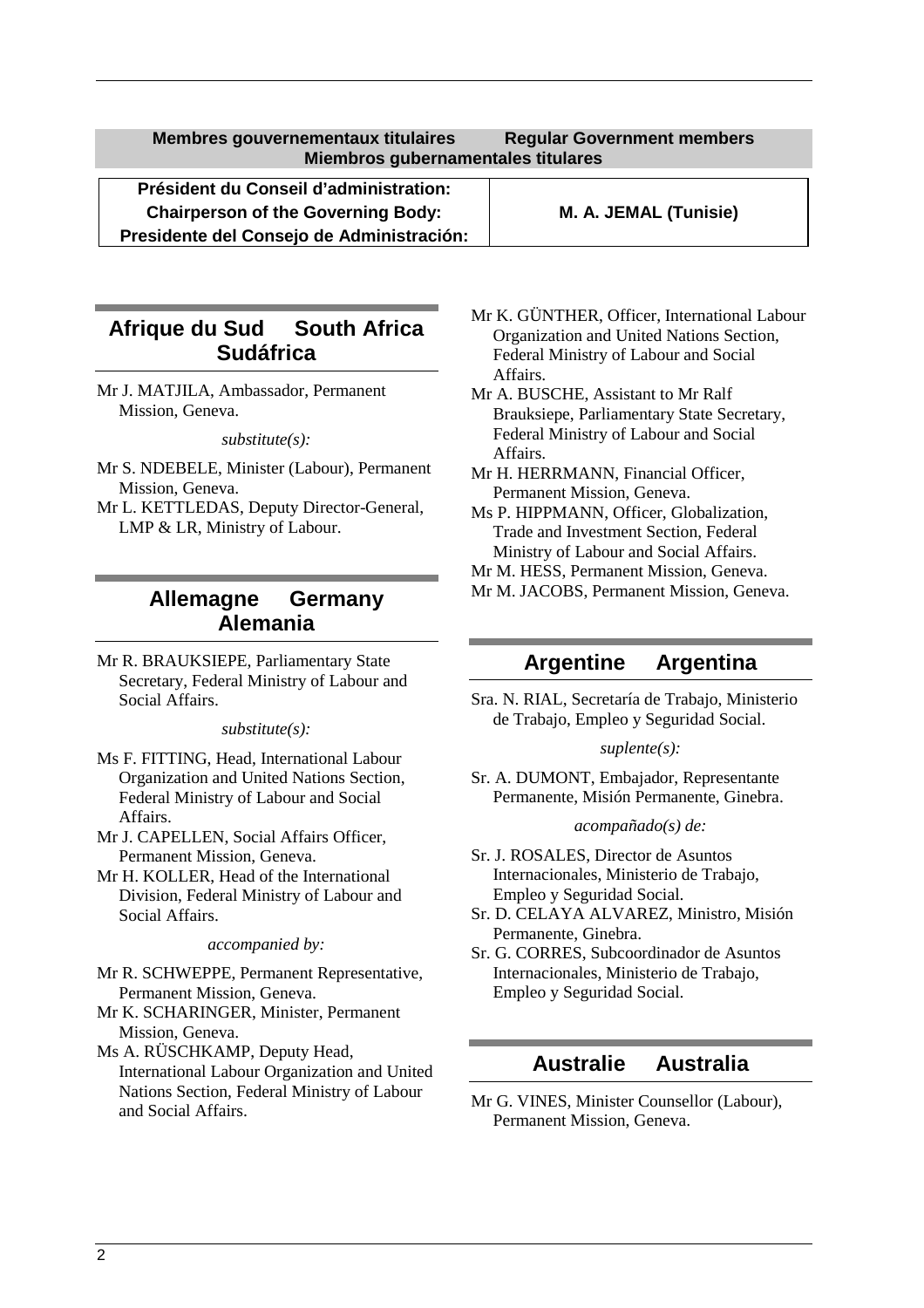#### *substitute(s):*

- Mr D. YARDLEY, Director, International Labour Policy Section, Department of Education, Employment and Workplace Relations.
- Mr J. MILTON, International Labour Standards Section, Department of Education, Employment and Workplace Relations.
- Mr P. HIGGINS, First Secretary, Permanent Mission, Geneva.
- Ms V. WHEELER, Programme Manager, United Nations Section, AusAID.

### **Autriche Austria**

Ms I. DEMBSHER, Head of International Social Policy Unit, Federal Ministry of Labour, Social Affairs and Consumer Protection.

*substitute(s):* 

Mr C. STROHAL, Ambassador, Permanent Representative, Permanent Mission, Geneva.

*accompanied by:* 

- Mr G. ZWERENZ, International Social Policy Unit, Labour Law Branch, Federal Ministry of Labour, Social Affairs and Consumer Protection.
- Mr B. FAUSTENHAMMER, Deputy Director, Social Policy Division, Federal Ministry of Labour, Social Affairs and Consumer Protection.
- Ms E. JAMEK, First Secretary, Permanent Mission, Geneva.
- Ms S. LICHTENEGGER, Adviser, Permanent Mission, Geneva.
- Ms C. GOGER, Adviser, Permanent Mission, Geneva.

### **Bangladesh**

Mr K. HOSSAIN, Minister of Labour and Employment and Minister of Expatriates' Welfare and Overseas Employment.

*substitute(s):* 

- Mr N. HAQUE, Secretary, Ministry of Labour and Employment.
- Mr A. HANNAN, Ambassador, Permanent Representative, Permanent Mission, Geneva.

#### *accompanied by:*

- Mr M. RAHMAN, Deputy Secretary, Ministry of Labour and Employment.
- Mr A. KAMAL, Private Secretary to the Minister, Ministry of Labour and Employment and Ministry of Expatriates' Welfare and Overseas Employment.
- Mr F. KAZI, Counsellor, Permanent Mission, Geneva.
- Mr M. NORE-ALAM, First Secretary, Permanent Mission, Geneva.
- Mr H. KABIR, Senior Assistant Chief (Labour), Ministry of Labour and Employment.

### **Barbade Barbados**

Dr. M. WILLIAMS, Ambassador, Permanent Representative, Permanent Mission, Geneva.

#### *substitute(s):*

- Mr M. COX, Permanent Secretary, Ministry of Labour.
- Ms E. MARCUS-BURNETT, Counsellor, Permanent Mission, Geneva.

### **Brésil Brazil Brasil**

Ms M.N. FARANI AZEVÊDO, Ambassador, Permanent Representative, Permanent Mission, Geneva.

#### *substitute(s):*

Ms Z. ALENCAR, Secretary of Employment Relations, Ministry of Labour and Employment.

#### *accompanied by:*

- Mr S. ALBUQUERQUE E SILVA, Head, Direction of Social Issues, Ministry of External Relations.
- Ms M. ESCOREL DE MORAES, Minister Counsellor, Permanent Mission, Geneva.
- Ms T. TOBIAS MICHEL, Head, Department of International Affairs, Ministry of Labour and Employment.
- Mr S. PAIXÃO PARDO, Coordinator of International Affairs, Ministry of Labour and Employment.
- Mr G. ROEDER FRIAÇA, Counsellor, Permanent Mission, Geneva.
- Ms B. DE SOUZA E SILVA, First Secretary, Permanent Mission, Geneva.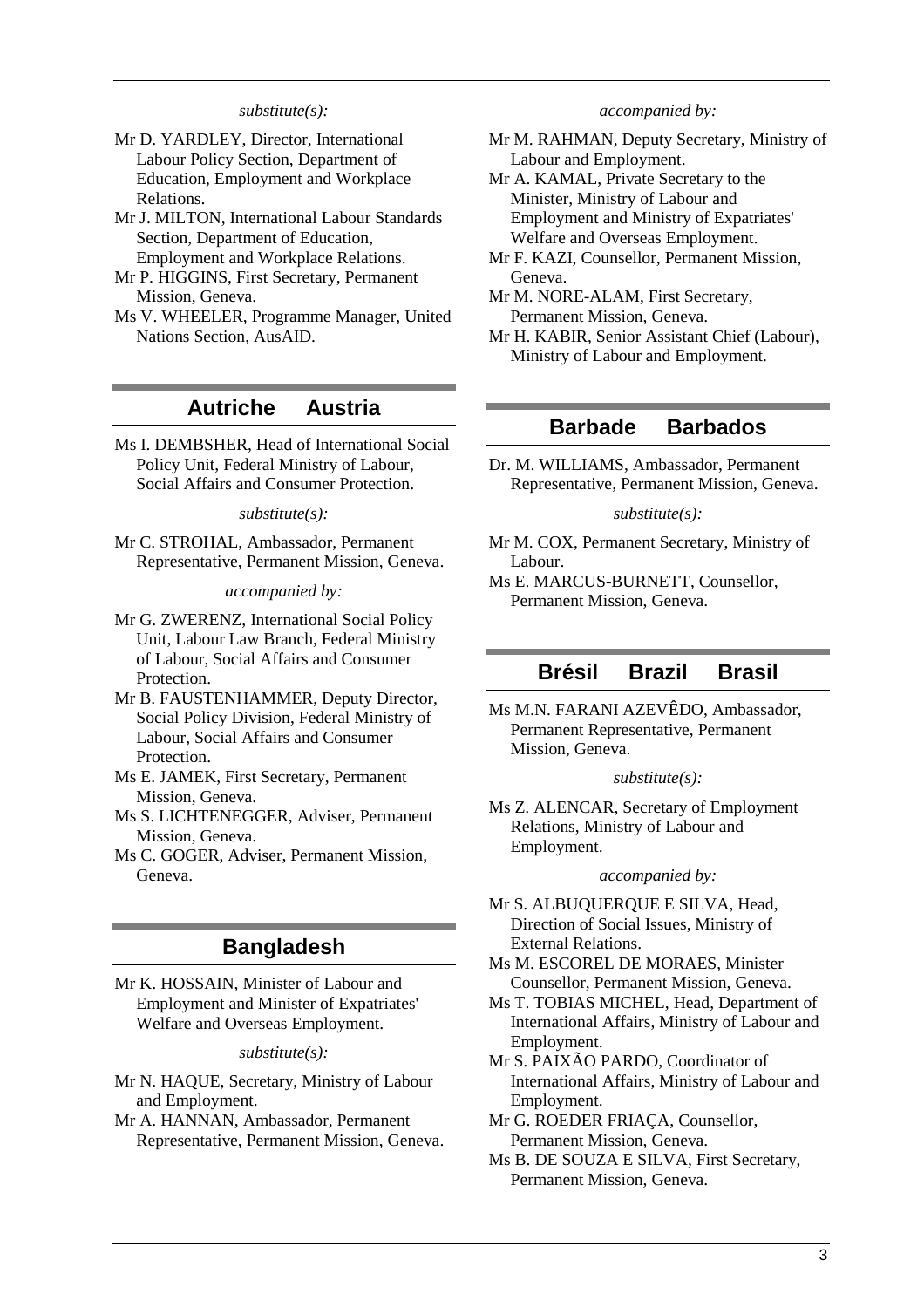Mr R. DE MORAES LEME, Second Secretary, Permanent Mission, Geneva.

### **Burundi**

Mme A. SENDAZIRASA, Ministre de la Fonction publique, du Travail et de la Sécurité sociale.

*suppléant(s):* 

- M. P. BARUSASIYEKO, Ambassadeur, Représentant permanent, Mission permanente, Genève.
- M. B. NDAYIRAGIJE, Directeur général du Travail et du Perfectionnement professionnel, Ministère de la Fonction publique, du Travail et de la Sécurité sociale.

*accompagné(s) de:* 

M. E. NDABISHURIYE, Deuxième conseiller, Mission permanente, Genève.

## **Chine China**

Mr Y. HE, Ambassador, Permanent Mission, Geneva.

#### *substitute(s):*

- Mr B. HAO, Deputy Director-General, Department of International Cooperation, Ministry of Human Resources and Social Security.
- Mr S. GAO, Counsellor, Permanent Mission, Geneva.

#### *accompanied by:*

- Mr L. ZHANG, Director, Department of International Cooperation, Ministry of Human Resources and Social Security.
- Mr D. DUAN, First Secretary, Permanent Mission, Geneva.
- Ms H. ZHAO, Director, Department of International Cooperation, Ministry of Human Resources and Social Security.

# **Etats-Unis United States Estados Unidos**

Mr R. SHEPARD, Director, Office of International Relations, Bureau of

International Labour Affairs, Department of Labour.

#### *substitute(s):*

- Mr J. ADAMS, Deputy Director, Office of Human Security, Bureau of International Organization Affairs, Department of State.
- Ms J. BARRETT, International Relations Officer, Office of International Relations, Bureau of International Labour Affairs, Department of Labour.
- Ms J. MISNER, Senior Adviser for International Labour Standards, Office of International Relations, Bureau of International Labour Affairs, Department of Labour.
- Ms W. BARTON, General Services Officer, Permanent Mission, Geneva.
- Ms B. Shailor, Bureau of International Labour Affairs, Department of Labour.

## **France Francia**

M. G. DE ROBIEN, Ambassadeur, Délégué gouvernemental de la France au Conseil d'administration du BIT.

#### *suppléant(s):*

- M. J. MATTEI, Ambassadeur, Représentant permanent, Mission permanente, Genève.
- M. M. BOISNEL, Délégation aux Affaires européennes et internationales, Ministère du Travail, de la Solidarité et de la Fonction publique.

#### *accompagné(s) de:*

- M. J. BRUNET, Conseiller diplomatique du Ministre, Ministère du Travail, de la Solidarité et de la Fonction publique.
- M. J. PELLET, Représentant permanent Adjoint, Mission permanente, Genève.
- Mme A. LECLERC, Déléguée aux Affaires européennes et internationales, Ministère du Travail, de la Solidarité et de la Fonction publique.
- M. M. THIERRY, Inspecteur général des Affaires sociales, Ministère du Travail, de la Solidarité et de la Fonction publique.
- M. G. WERLINGS, Direction générale de la mondialisation, Ministère des Affaires étrangères et européennes.
- Mme M. COENT, Délégation aux Affaires européennes et internationales, Ministère du Travail, de la Solidarité et de la Fonction publique.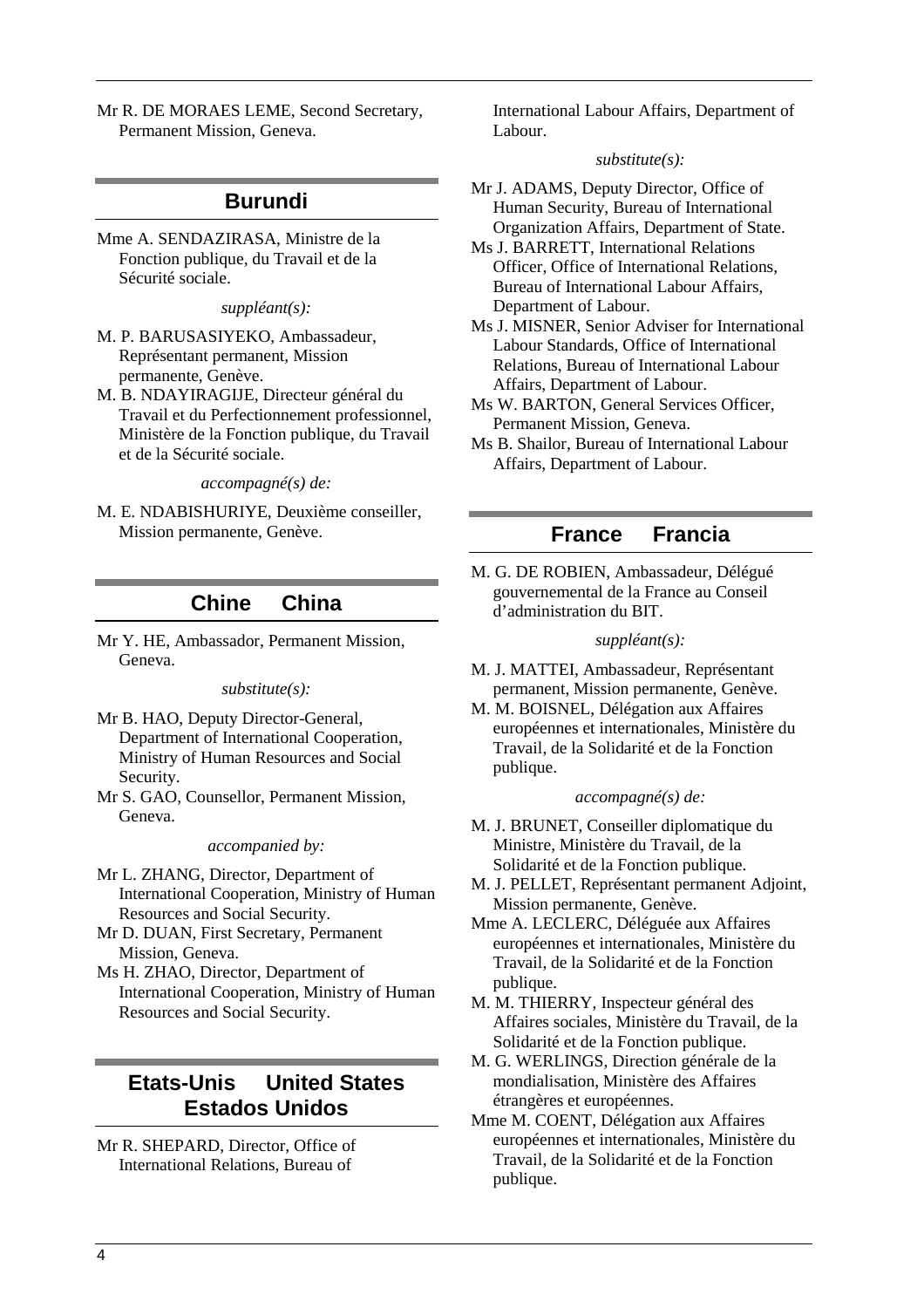- M. J. CONTY, Direction générale de la mondialisation, Ministère des Affaires étrangères et européennes.
- M. H. MARTIN, Conseiller pour les Affaires sociales, Mission permanente, Genève.
- M. S. CHATELUS, Conseiller, Mission permanente, Genève.
- Mlle C. HOUVENAGEL, Chargée de mission, Mission permanente, Genève.
- Mme L. HANANIA, Direction générale de la mondialisation, Ministère des Affaires étrangères et européennes.

## **Inde India**

Mr P. CHATURVEDI, Secretary, Ministry of Labour and Employment.

*substitute(s):* 

Mr A.C. PANDEY, Joint Secretary, Ministry of Labour and Employment.

*accompanied by:* 

- Mr P. SATPATHY, Minister, Permanent Mission, Geneva.
- Mr VIKAS, Director, Ministry of Labour and Employment.
- Mr S. HAOBAM, Assistant Director, Ministry of Labour and Employment.

## **Italie Italy Italia**

M. G. TRIA, Délégué permanent au Conseil d'administration du BIT, Universita degli Studi di Tor Vergata, Facolta di Economia.

*suppléant(s):* 

- Mme L. MIRACHIAN, Ambassadeur, Représentant permanent, Mission Permanente, Genève.
- Mme M. ZAPPIA, Ministre plénipotentiaire, Mission permanente, Genève.
- M. P. REBOANI, Substitut du délégué gouvernemental au Conseil d'Administration du BIT.

#### *Accompagné(s) de:*

Mme F. ROSSETTI, Mission permanente, Genève.

## **Japon Japan Japón**

Mr S. KITAJIMA, Ambassador Extraordinary and Plenipotentiary, Permanent Representative, Permanent Mission, Geneva.

#### *substitute(s):*

Mr T. MURAKI, Assistant Minister for International Affairs, Minister's Secretariat, Ministry of Health, Labour and Welfare.

- Mr K. SUGANUMA, Ambassador, Deputy Permanent Representative, Permanent Mission, Geneva.
- Mr O. SAKASHITA, Minister, Permanent Mission, Geneva.
- Mr S. AKIYAMA, Counsellor, Permanent Mission, Geneva.
- Mr M. SAKATA, Counsellor, Permanent Mission, Geneva.

#### *accompanied by:*

- Mr T. TERAMOTO, Adviser, International Affairs Division, Minister's Secretariat, Ministry of Health, Labour and Welfare.
- Mr Y. YAMAMOTO, Counsellor, Permanent Mission, Geneva.
- Mr H. KAMIYAMA, First Secretary, Permanent Mission, Geneva.
- Mr K. KIYONO, Deputy Director, International Affairs Division, Minister's Secretariat, Ministry of Health, Labour and Welfare.
- Mr J. KURASHIGE, Section Chief, International Affairs Division, Minister's Secretariat, Ministry of Health, Labour and Welfare.

## **Jordanie Jordan Jordania**

Mr S. MADI, Ambassador, Permanent Representative, Permanent Mission, Geneva.

#### *substitute(s):*

Mr M. NIMRAT, Deputy Permanent Representative, Permanent Mission, Geneva.

#### *accompanied by:*

- Mr S. DAJANI, Special Adviser for ILO Affairs, Permanent Mission, Geneva.
- Ms M. HATTER, Second Secretary, Permanent Mission, Geneva.
- Ms G. EL-FAYEZ, Adviser, Permanent Mission, Geneva.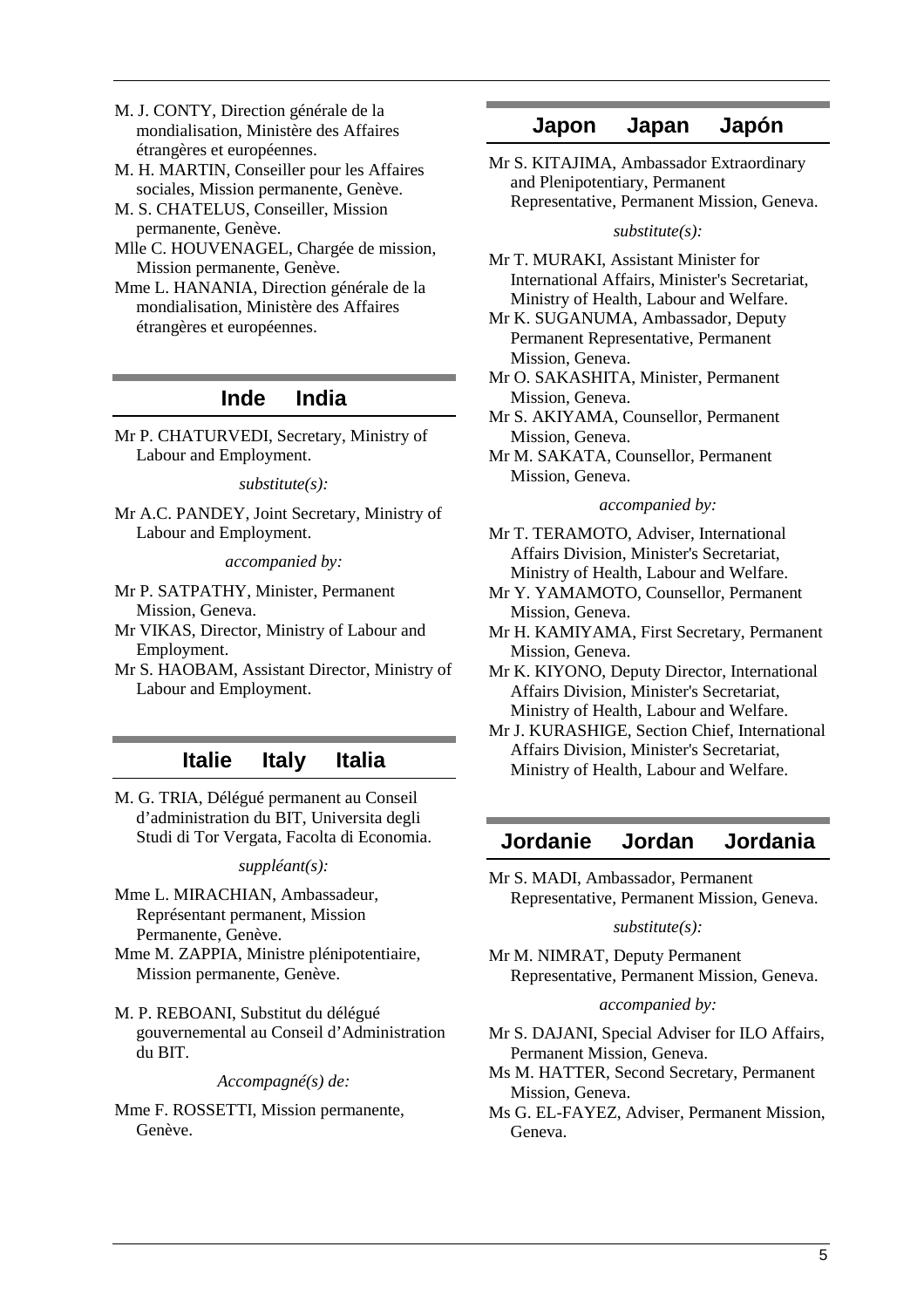### **Mexique Mexico México**

Sr. J. GÓMEZ CAMACHO, Embajador, Representante Permanente, Misión Permanente, Ginebra.

*suplente(s):* 

- Sra. C. AMERO COUTIGNO, Ministra de Asuntos Laborales en Europa, Misión Permanente, Ginebra.
- Sr. A. ROSAS RODRÍGUEZ, Director para la OIT, Secretaría del Trabajo y Previsión Social.

### **Mozambique**

Mme F. Rodrigues, Ambassadeur, Représentant permanent, Mission permanente, Genève.

*suppléant(s):* 

- M. J. DENGO, Premier secrétaire, Mission permanente, Genève
- M. A. LUCAS, Chef de département, Ministère du Travail.

*accompagné(s) de:* 

M. E. DOMINGOS, Fonctionnaire (INNS), Ministère du Travail.

## **Nigéria Nigeria**

Mr C. WOGU, Minister of Labour.

*substitute(s):* 

- Mr G. DINNEYA, Special Assistant to the Minister, Federal Ministry of Labour.
- Mr S. OGAMDI, Permanent Secretary, Federal Ministry of Labour.

Mr P. AJUZIE, Minister and Labour Attaché, Permanent Mission, Geneva.

*accompanied by:* 

Mr T. MBAIZE, Special Assistant to Permanent Secretary, Federal Ministry of Labour.

Mr A. MOHAMMED, Director-General (NDE), Federal Ministry of Labour.

- Mr P. BDLIYA, Director-General (NPC), Federal Ministry of Labour.
- Mr J. OLANREWAJU, Director-General (MINLS), Federal Ministry of Labour.
- Mr U. ABUBAKAR, Managing Director (NSITF), Federal Ministry of Labour.
- Mr A. ADESUGBA, Chairman (IAP), Federal Ministry of Labour.
- Ms B. AJAYI, Director (PARS), Federal Ministry of Labour.
- Mr P. OKWULEHIE, Director (Inspectorate), Federal Ministry of Labour.
- Ms O. OLANREWAJU, Director (TUSIR), Federal Ministry of Labour.

Mr B.K. SHERIFF, Ag. Director (E&W), Federal Ministry of Labour.

Mr O.C. ILLOH, Ag. Director (PM), Federal Ministry of Labour.

Ms T. BRAIMAH, Deputy Director (PM), Federal Ministry of Labour.

## **Panama Panamá**

Sra. A. CORTÉS AGUILAR, Ministra de Trabajo y Desarrollo Laboral.

#### *suplente(s):*

- Sr. A. NAVARRO BRIN, Embajador, Representante Permanente, Misión Permanente, Ginebra.
- Sra. C. WILLIAMS DE ROUX, Embajadora, Representante Adjunta, Misión Permanente, Ginebra.

#### *acompañado(s) de:*

- Sr. I. GANTES CASTILLO, Director de Asuntos Internacionales, Ministerio de Trabajo y Desarrollo Laboral.
- Sr. A. MENDOZA GANTES, Consejero, Misión Permanente, Ginebra.
- Sr. J. MONTERO BATISTA, Asistente de la Ministra de Trabajo y Desarrollo Laboral, Ministerio de Trabajo y Desarrollo Laboral.
- Sr. R. HUMBERTO MEDINA LONDOÑO, Asesor del Despacho Superior, Ministerio de Trabajo y Desarrollo Laboral.
- Sra. A. ROMERO MÓNICO, Directora General del Trabajo, Ministerio de Trabajo y Desarrollo Laboral.

## **Pologne Poland Polonia**

Mr R. MLECZKO, Under-Secretary of State, Ministry of Labour and Social Policy.

#### *substitute(s):*

Mr R. HENCZEL, Ambassador, Permanent Representative, Permanent Mission, Geneva.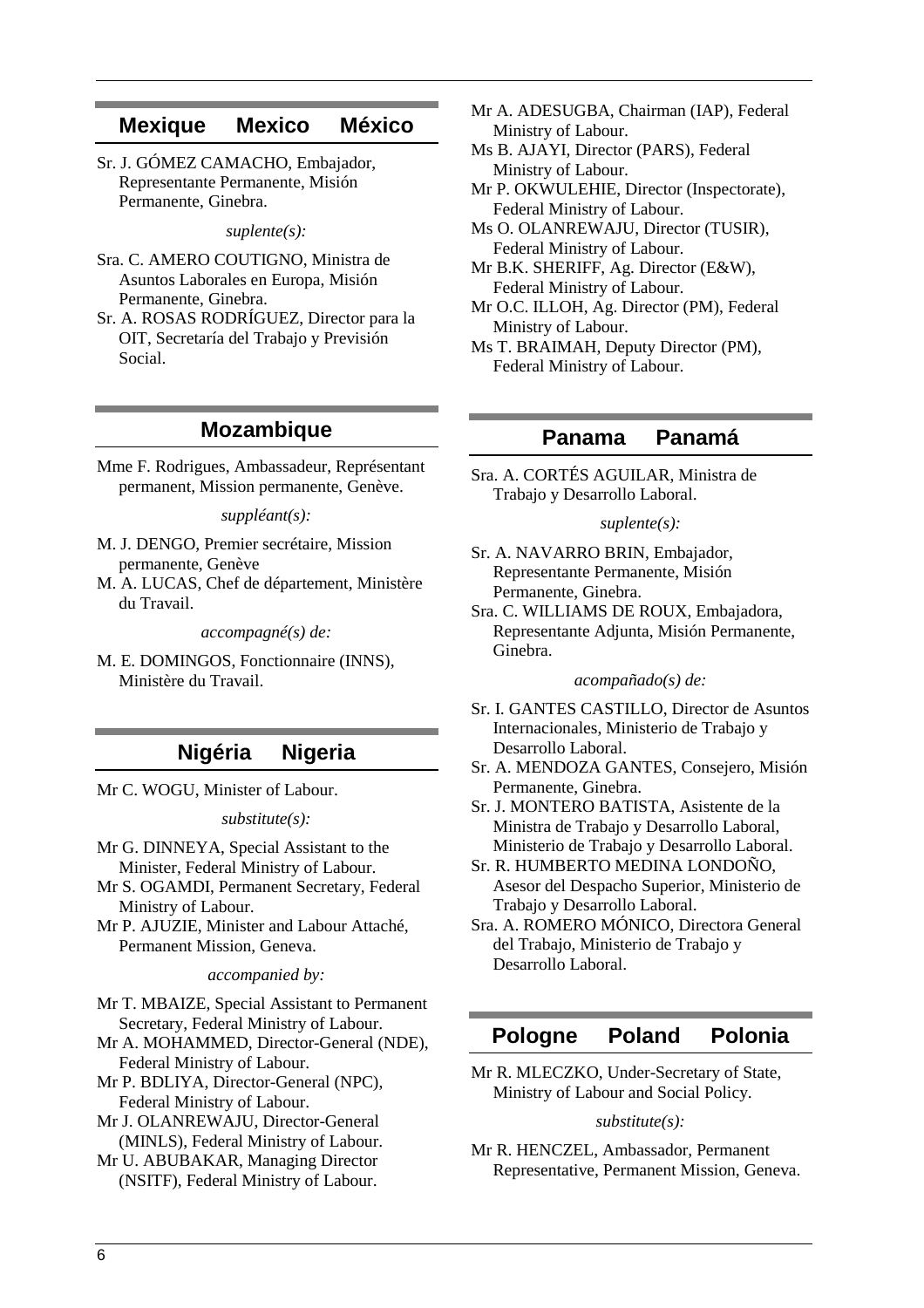Ms A. OKLINSKA, Deputy Director, Social Dialogue and Social Partnership Department, Ministry of Labour and Social Policy.

*accompanied by:* 

- Ms R. LEMIESZEWSKA, Counsellor to the Minister, Social Dialogue and Social Partnership Department, Ministry of Labour and Social Policy.
- Ms M. NOJSZEWSKA-DOCHEV, First Secretary, Permanent Mission, Geneva.
- Mr K. KAZIMIERCZUK, Permanent Mission, Geneva.

# **Royaume-Uni United Kingdom Reino Unido**

Mr S. RICHARDS, Head of the ILO, UN and Council of Europe Team, Joint International Unit, Department for Work and Pensions.

#### *substitute(s):*

- Mr J. JOO-THOMSON, First Secretary, Permanent Mission, Geneva.
- Mr P. RUSSELL, Senior Policy Adviser, Joint International Unit, Department for Work and Pensions.
- Mr N. WAPSHERE, Second Secretary, Permanent Mission, Geneva.

*accompanied by:* 

- Mr P. GOODERHAM, Ambassador, Permanent Representative, Permanent Mission, Geneva.
- Ms C. POULSON, Policy Adviser, Joint International Unit, Department for Work and Pensions.
- Mr S. WEEKS, Adviser.

# **Fédération de Russie Russian Federation Federación de Rusia**

Mr A. SAFONOV, Deputy Minister, Representative of the Government of the Russian Federation in the ILO Governing Body, Ministry of Health and Social Development.

#### *substitute(s):*

- Mr V. LOSHCHININ, Ambassador Extraordinary and Plenipotentiary, Permanent Representative, Permanent Mission, Geneva.
- Mr I. DUBOV, Director, Department of International Cooperation, Ministry of Health and Social Development.
- Mr M. LEBEDEV, Deputy Permanent Representative, Permanent Mission, Geneva.

#### *accompanied by:*

Ms S.M. NECHAEVA, Minister of Employment, Labour and Migration of the Saratov Region of the Russian Federation.

- Mr A.V. VOVCHENKO, Deputy Director, Federal Agency on Labour and Employment.
- Mr S.E. KULESHOV, Depuy Director, Department of International Cooperation, Ministry of Health and Social Development.
- Mr A. BASHKIN, Senior Counsellor, Permanent Mission, Geneva.
- Mr V. STEPANOV, Head of Division, Department of International Cooperation, Ministry of Health and Social Development.
- Mr D. GONCHAR, Senior Counsellor, Permanent Mission, Geneva.
- Mr G. KRYLOV, Senior Counsellor, Department of Economic Cooperation, Ministry of Foreign Affairs.
- Ms O.N. KORCHEMKINA, Head of Division, Federal Agency on Labour and Employment.
- Mr S. KUZMENKOV, First Secretary, Permanent Mission, Geneva.
- Ms N.V. PREOBRAZHENSKAYA, Principal Specialist, Department of Wage, Labour Protection and Social Partnership, Ministry of Health and Social Development.
- Ms E.S. MOKHOVA, Expert, Department of Wage, Labour Protection and Social Partnership, Ministry of Health and Social Development.
- Mr D.Y. RUDKIN, Third Secretary, Permanent Mission, Geneva.

# **Singapour Singapore Singapur**

Mr Y. TAN, Ambassador, Permanent Representative, Permanent Mission, Geneva.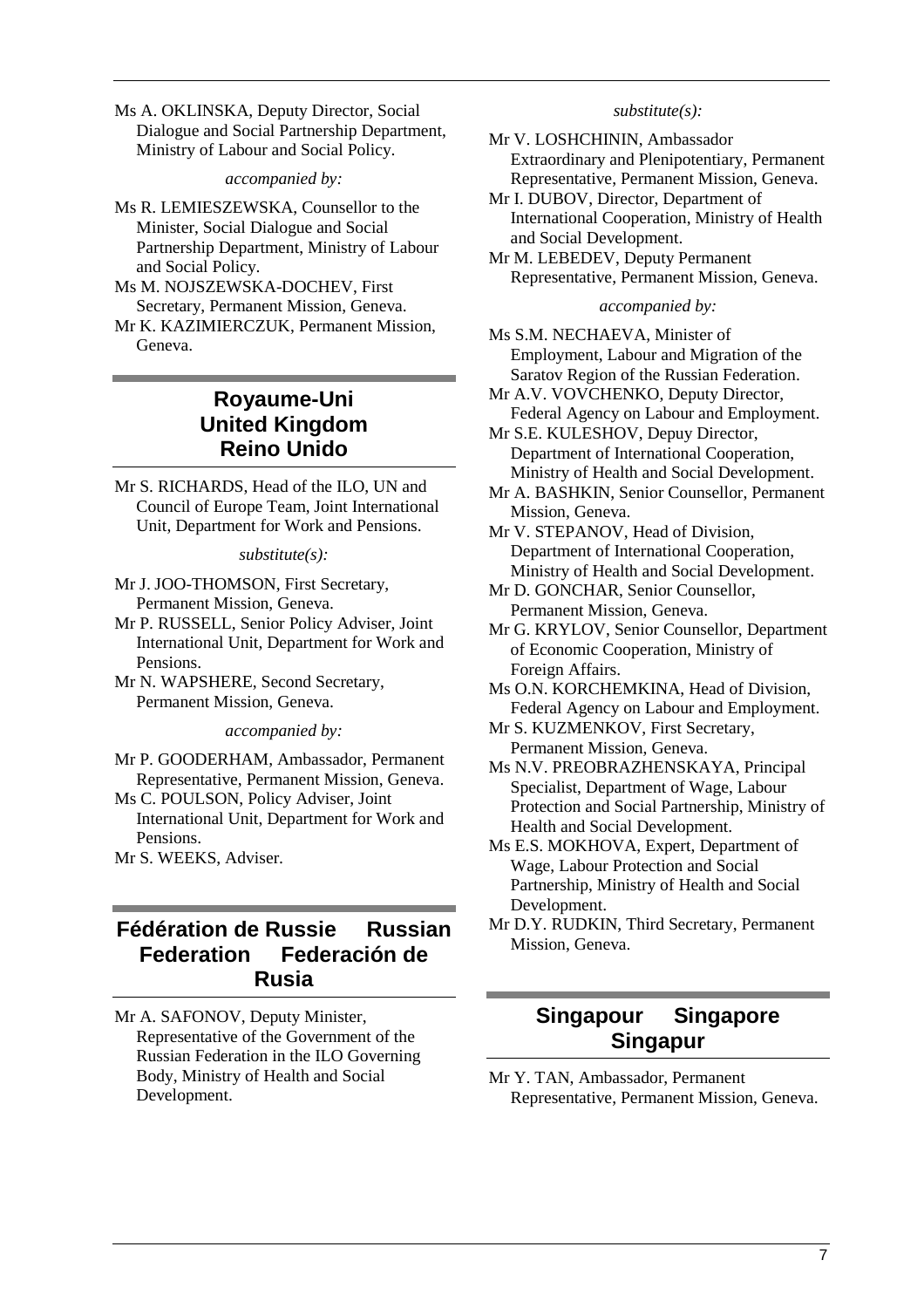#### *substitute(s):*

Ms C. CHIA, Counsellor (Labour), Permanent Mission, Geneva.

*accompanied by:* 

- Ms J. POH, Divisional Director, Workplace Policy and Strategy Division, Ministry of Manpower.
- Mr N. FOO, Deputy Director, Labour Relations and Workplaces Division, Ministry of Manpower.
- Ms L. TAI, Assistant Director, Workplace Policy and Strategy Division, Ministry of Manpower.
- Mr S. SEAH, Second Secretary, Permanent Mission, Geneva.
- Ms Z. MUNTAZ, Prosecuting Officer, Legal Services Department, Ministry of Manpower.

# **République-Unie de Tanzanie United Republic of Tanzania República Unida de Tanzanía**

Mr J. KAPUYA, Minister of Labour, Employment and Youth Development.

#### *substitute(s):*

- Mr M. LUMBANGA, Ambassador, Permanent Representative, Permanent Mission, Geneva.
- Ms E. MANGESHO, Deputy Permanent Secretary, Ministry of Labour, Employment and Youth Development.

*accompanied by:* 

- Mr S. KINEMELA, Labour Commissioner, Ministry of Labour, Employment and Youth Development.
- Mr E. NDIMBO, Director for Employment, Ministry of Labour, Employment and Youth Development.
- Ms J. SHAIDI, Director for Youth, Ministry of Labour, Employment and Youth Development.
- Mr J. LUGAKINGIRA, Assistant Labour Commissioner, Ministry of Labour, Employment and Youth Development.
- Mr J. LUPIAMBILI, Labour Officer, Ministry of Labour, Employment and Youth Development.
- Mr S. MWANJALI, Secretary to the Minister, Ministry of Labour, Employment and Youth Development.
- Mr M. AYUB, Labour Officer (International Affairs), Ministry of Labour, Employment and Youth Development.
- Mr D. KAGANDA, First Secretary, Permanent Mission, Geneva.

## **République tchèque Czech Republic República Checa**

Mr M. FUCHS, Director, Department of European Union and International Cooperation, Ministry of Labour and Social Affairs.

#### *substitute(s):*

- Mr I. PINTÉR, Counsellor, Permanent Mission, Geneva.
- Mr P. POKORNÝ, Department of European Union and International Cooperation, Ministry of Labour and Social Affairs.

## **Tunisie Tunisia Túnez**

M. A. JEMAL, Président du Conseil d'administration du BIT, Ambassadeur, Représentant permanent, Mission permanente, Genève.

#### *suppléant(s):*

Mme S. CHOUBA, Chargée de mission, Directrice de la coopération internationale et des relations extérieures, Ministère des Affaires sociales, de la Solidarité et des Tunisiens à l'étranger.

#### *accompagné(s) de:*

- M. R. MEGHDICHE, Directeur général du Travail, Ministère des Affaires sociales, de la Solidarité et des Tunisiens à l'étranger.
- M. S. KOUBAA, Ministre plénipotentiaire, Mission permanente, Genève.
- M. A. BEN YOUSSEF, Conseiller, Mission permanente, Genève.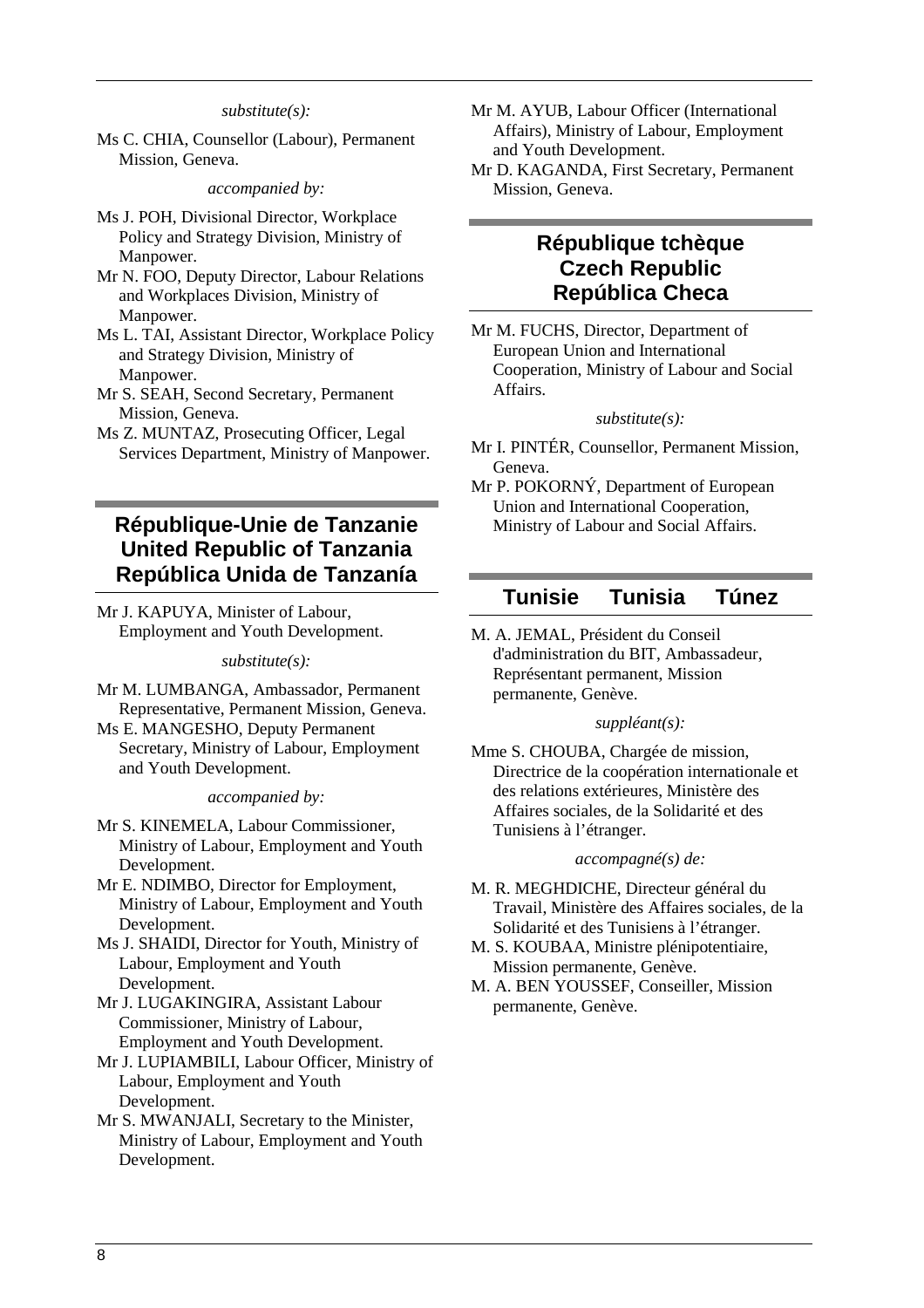# **Venezuela (Rép. bolivarienne) Venezuela (Bolivarian Rep.) Venezuela (Rep. Bolivariana de)**

Sr. G. MUNDARAÍN HERNÁNDEZ, Embajador, Representante Permanente, Misión Permanente, Ginebra.

*suplente(s):* 

Sr. J. ARIAS PALACIO, Embajador, Representante Permanente Alterno, Misión Permanente, Ginebra.

*acompañado(s) de:* 

- Sr. J. TORO, Director de Inspectoría Nacional del Sector Público, Ministerio del Poder Popular para el Trabajo y Seguridad Social.
- Sra. G. AGUIRRE KOCH, Directora de la Oficina de Relaciones Internacionales y Enlace con la OIT, Ministerio del Poder Popular para el Trabajo y Seguridad Social.
- Sr. C. FLORES, Consejero Laboral, Misión Permanente, Ginebra.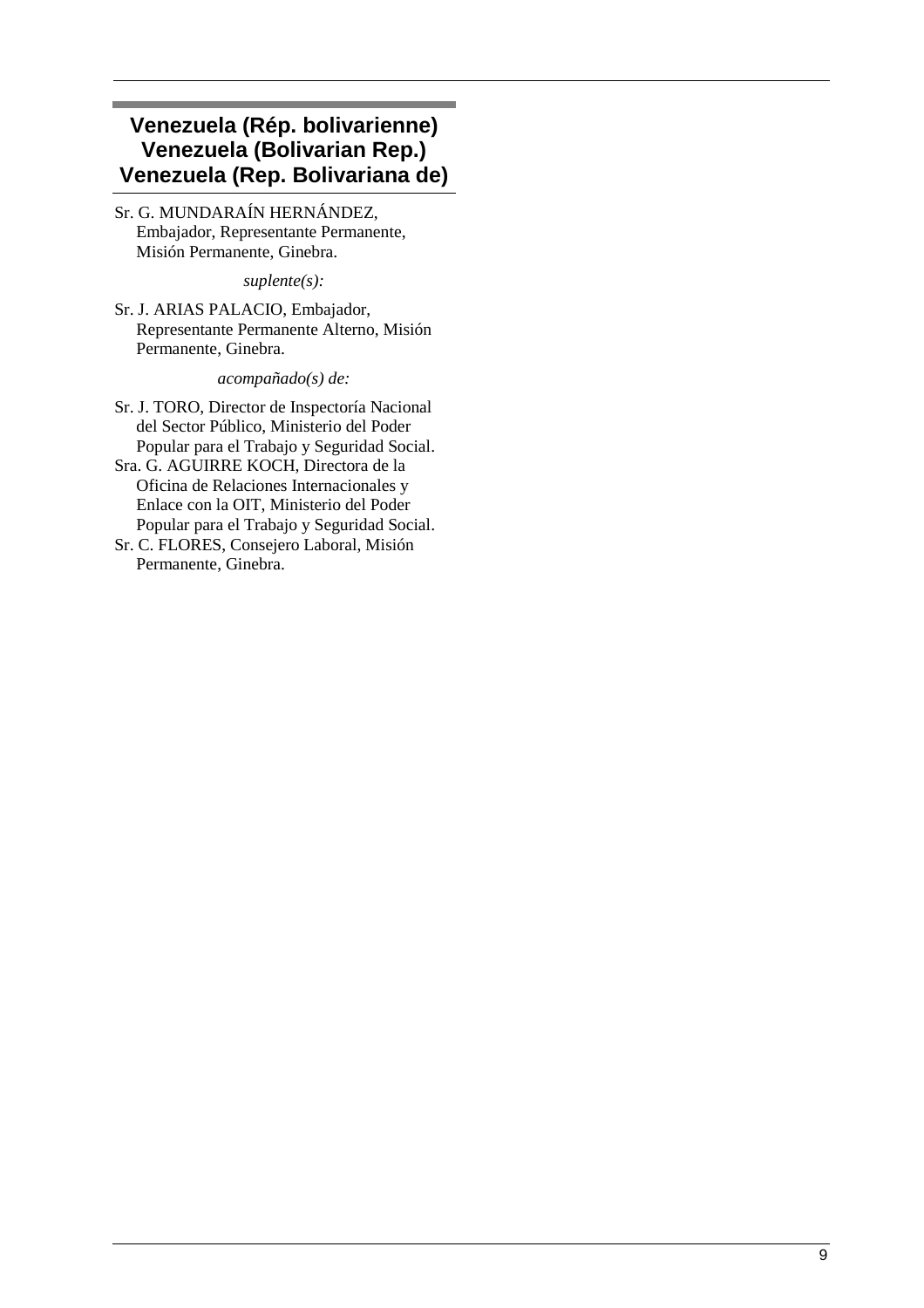### **Membres gouvernementaux adjoints Deputy Government members Miembros gubernamentales adjuntos**

### **Belgique Belgium Bélgica**

M. P. MAETER, Président du comité de direction, Service public fédéral Emploi, Travail et Concertation sociale.

### *suppléant(s):*

- M. A. VAN MEEUWEN, Ambassadeur, Représentant permanent, Mission permanente, Genève.
- M. E. ADRIAENSENS, Ministre conseiller, Mission permanente, Genève.

#### *accompagné(s) de:*

- M. F. VANDAMME, Conseiller général, Chef de la Division des Affaires internationales, Service public fédéral Emploi, Travail et Concertation sociale.
- Mme T. BOUTSEN, Conseillère générale, Division des Affaires internationales, Service public fédéral Emploi, Travail et Concertation sociale.
- Mme M. DENEFFE, Conseillère, Mission permanente, Genève.
- Mme S. KEPPENS, Attachée, Service public fédéral Affaires étrangères, Commerce extérieur et Coopération au développement.
- M. J. TEMPELS, Attaché, Division des Affaires internationales, Service public fédéral Emploi, Travail et Concertation sociale.

Mme J. BYNENS, Déléguée du gouvernement flamand auprès des organisations multilatérales à Genève.

M. W. CARLIER, Policy Officer, Flemisch Department of Foreign Affairs.

- Mme R. VAN PEER, Chargée de mission, Sociaal Economische Raad van Vlaanderen.
- M. M. CLAIRBOIS, Conseiller, Délégué de la Communauté française de Belgique et de la Région wallonne à Genève.

Mme A. MONCAREY, Conseillère de la Communauté française de Belgique et de la Région wallonne à Genève.

M. T. BUELENS, Expert administratif, Division des Affaires internationales, Service public fédéral Emploi, Travail et Concertation sociale.

### **Bénin Benin**

M. G. KOUASSI AGBOKPANZO , Ministre du Travail et de la Fonction publique.

### *suppléant(s):*

M. K. GBANI, Directeur de Cabinet du Ministre du Travail et de la Fonction publique, Ministère du Travail et de la Fonction publique.

### *accompagné(s) de:*

- Mme M. KORA ZAKI LEADI, Directrice générale du Travail, Ministère du Travail et de la Fonction publique.
- M. J. TOSSAVI, Secrétaire exécutif, Fonds de développement de la Formation professionnelle continue et de l'Apprentissage, Ministère du Travail et de la Fonction publique.

### **Bulgarie Bulgaria**

Mr G. GANEV, Ambassadeur, Représentant permanent, Mission permanente, Genève.

### *Suppléant(s):*

- Mr V. BOJKOV, Conseiller, Mission permanente, Genève.
- Ms D. PARUSHEVA, Premier secrétaire, Direction des Droits de l'homme, Ministère des Affaires étrangères.

### *Accompagné(s) de:*

Ms Y. ILCHEVA, Expert, Direction "Affaires européennes et Coopération internationale", Ministère du Travail et de la Politique sociale.

## **Cambodge Cambodia Camboya**

Mr S. SUN, Ambassador, Permanent Representative, Permanent Mission, Geneva.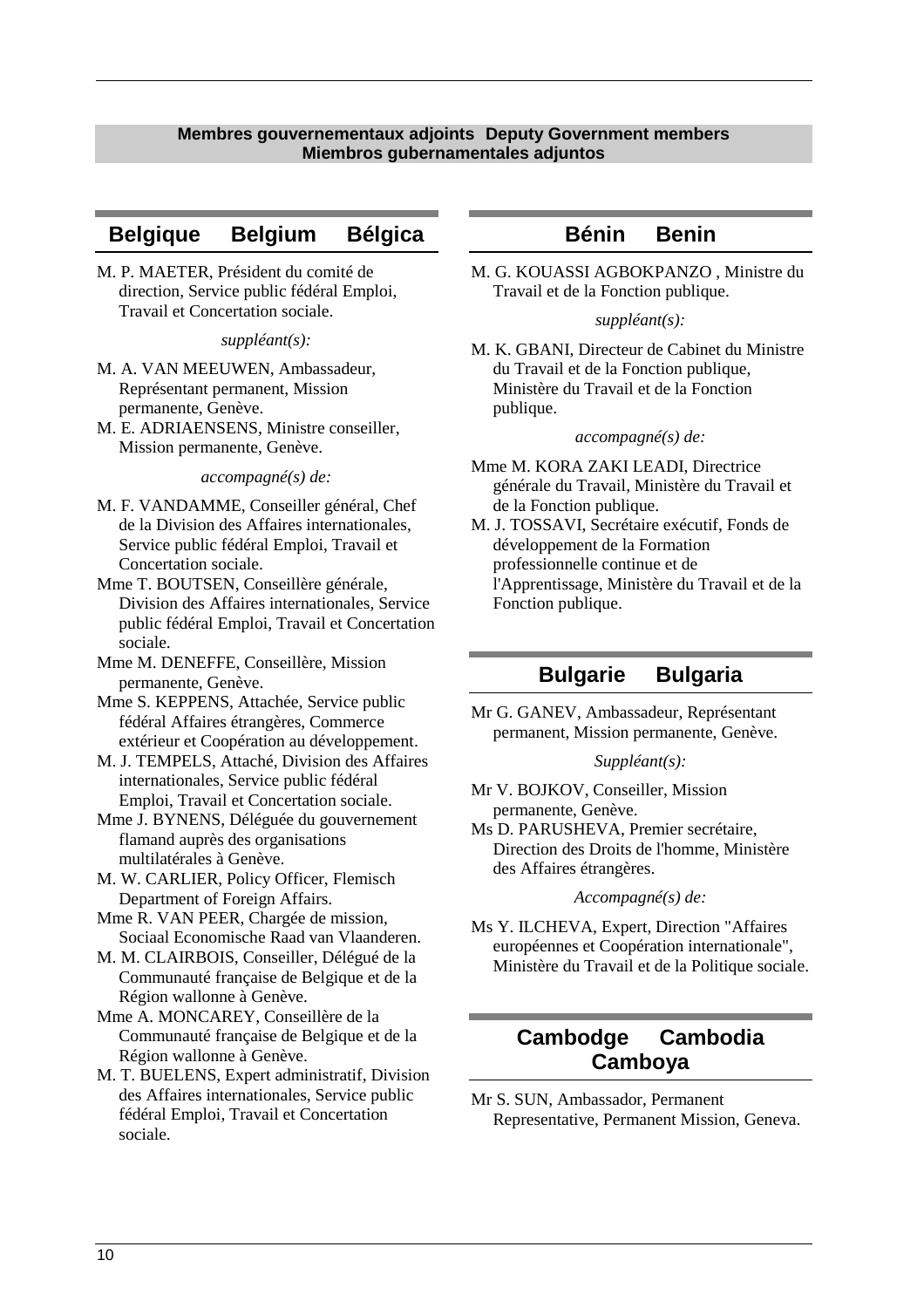### *substitute(s):*

- Mr S. SAKDA, Director-General, Ministry of Labour and Vocational Training.
- Mr S. LONG, Second Secretary, Permanent Mission, Geneva.
- Mr R. NGUY, Deputy Director, International Cooperation Department, Ministry of Labour and Vocational Training.

#### *accompanied by:*

- Mr C. SEANGHONG, Bureau Chief, Ministry of Labour and Vocational Training.
- Mr S. TOUSITTA, Officer, Ministry of Labour and Vocational Training.

### **Canada Canadá**

Ms D. YOUNG, Director-General, International and Intergovernmental Labour Affairs, Human Resources and Skills Development Canada.

#### *substitute(s):*

- Ms A. LECLAIRE CHRISTIE, Minister Counsellor, Deputy Permanent Representative, Permanent Mission, Geneva.
- Ms D. ROBINSON, Director, International Labour Affairs, Human Resources and Skills Development Canada.

*accompanied by:* 

- Ms J. HAMILTON, Counsellor, Permanent Mission, Geneva.
- Mr S. BOULERICE, Policy Analyst, International Labour Affairs, Human Resources and Skills Development Canada.
- Ms N. GUENOVA, Junior Officer, Permanent Mission, Geneva.

### **Congo**

M. L. OKIO, Ambassadeur, Représentant permanent, Mission permanente, Genève.

*suppléant(s):* 

Mme F. M'VILA, Conseillère, Mission permanente, Genève.

## **République de Corée Republic of Korea República de Corea**

Mr S. PARK, Ambassador, Permanent Repesentative, Permanent Mission, Geneva.

#### *substitute(s):*

- Mr H. IM, Ambassador, Deputy Permanent Representative, Permanent Mission, Geneva.
- Mr J. KIM, Labour Attaché, Permanent Mission, Geneva.
- Mr C. KIM, Director, International Labour Affairs Division, Ministry of Employment and Labour.
- Ms S. BAE, Deputy Director, International Labour Affairs Division, Ministry of Employment and Labour.

#### *accompanied by:*

Ms H. KOO, Assistant Director, International Labour Affairs Division, Ministry of Employment and Labour.

### **Cuba**

Sr. R. REYES RODRÍGUEZ, Embajador, Representante Permanente, Misión Permanente, Ginebra.

#### *suplente(s):*

Sr. J. QUINTANILLA ROMÁN, Tercer Secretario, Misión Permanente, Ginebra.

*acompañado(s) de:* 

Sra. J. ROMÁN ARREDONDO, Attaché, Misión Permanente, Ginebra.

## **Egypte Egypt Egipto**

Ms A. ABDEL-HADY, Minister of Manpower and Migration.

#### *substitute(s):*

Mr H. BADR, Permanent Representative, Permanent Mission, Geneva. Mr I. GAMALELDIN, Deputy Permanent Representative, Permanent Mission, Geneva.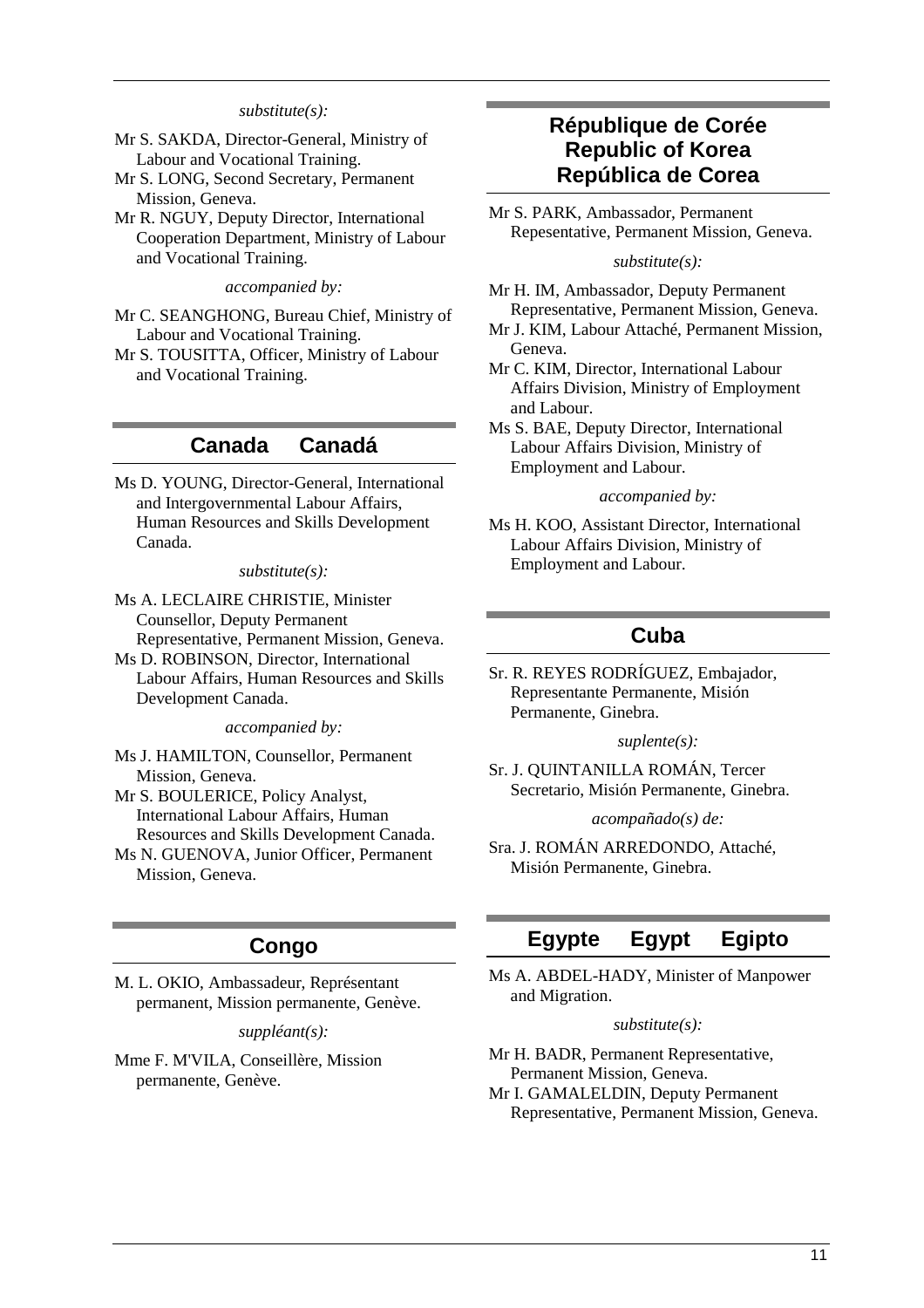#### *accompanied by:*

- Mr Y. HASSAN, Counsellor, Permanent Mission, Geneva.
- Mr R. EL-MESLAWY, Labour Attaché, Permanent Mission, Geneva.
- Mr G. SOROUR, Head, Foreign Relations Department, Ministry of Manpower and Migration.
- Mr A. NAZMY, General Department of Organizations and Conferences, Ministry of Manpower and Migration.
- Ms Z. BAGHDADY, Chief of Cabinet, Ministry of Manpower and Migration.

## **El Salvador**

Sr. B. LARIOS LÓPEZ, Embajador, Representante Permanente, Misión Permanente, Ginebra.

*suplente(s):* 

Sr. E. ARÈNE GUERRA, Embajador, Representante Permanente Adjunto, Misión Permanente, Ginebra.

*acompañado(s) de:* 

- Sra. C. CASTILLO-GALLANDAT, Ministra Consejera, Misión Permanente, Ginebra.
- Sr. F. ULLOA ALVARENGA, Ministro Consejero, Misión Permanente, Ginebra.
- Sr. E. GÓMEZ VALENZUELA, Asesor,
- Despacho Ministerial, Ministerio de Trabajo y Previsión Social.
- Sra. S. RIVERA FLORES, Directora de Relaciones Internacionales de Trabajo, Ministerio de Trabajo y Previsión Social.
- Sra. H. AGUILAR MORENO, Primer Secretario, Misión Permanente, Ginebra.

## **Espagne Spain España**

Sr. J. DE LUXAN MELÉNDEZ, Subsecretario de Trabajo e Inmigración, Ministerio de Trabajo e Inmigración.

*suplente(s):* 

Sr. J. GARRIGUES FLÓREZ, Embajador, Representante Permanente, Misión Permanente, Ginebra.

*acompañado(s) de:* 

- Sr. B. MONTESINO, Embajador, Representante Permanente Adjunto, Misión Permanente, Ginebra.
- Sra. C. GUTIERREZ DEL CASTILLO, Subdirectora de Relaciones Sociales Internacionales, Ministerio de Trabajo e Inmigración.
- Sra. M. RODRÍGUEZ-TARDUCHY DÍEZ, Consejera de Trabajo e Inmigración, Misión Permanente, Ginebra.
- Sr. J. PARRONDO BABARRO, Consejero, Misión Permanente, Ginebra.
- Sra. N. MARTÍ NIKLEWITZ, Asistente Consejera de Trabajo, Misión Permanente, Ginebra.

### **Ghana**

Ms E. NEE-WHANG, Ambassador Extraordinary and Plenipotentiary, Permanent Representative, Permanent Mission, Geneva.

#### *substitute(s):*

Ms H. NYARKO, Minister Counsellor, Permanent Mission, Geneva.

## **Guinée Guinea**

M. M. CAMARA, Ambassadeur, Représentant permanent, Mission permanente, Genève.

### *suppléant(s) :*

M. A. KABA, Ministre conseiller, Mission permanente, Genève.

#### *accompagné(s) de:*

M. P. MONLMOU, Conseiller chargé des Affaires sociales et humanitaires, Mission permanente, Genève.

## **Hongrie Hungary Hungría**

Mr I. MAJOR, Ambassador, Permanent Mission to the WTO, Geneva.

### *substitute(s):*

Mr L. FÁRI, Head of Division, Ministry of Economy.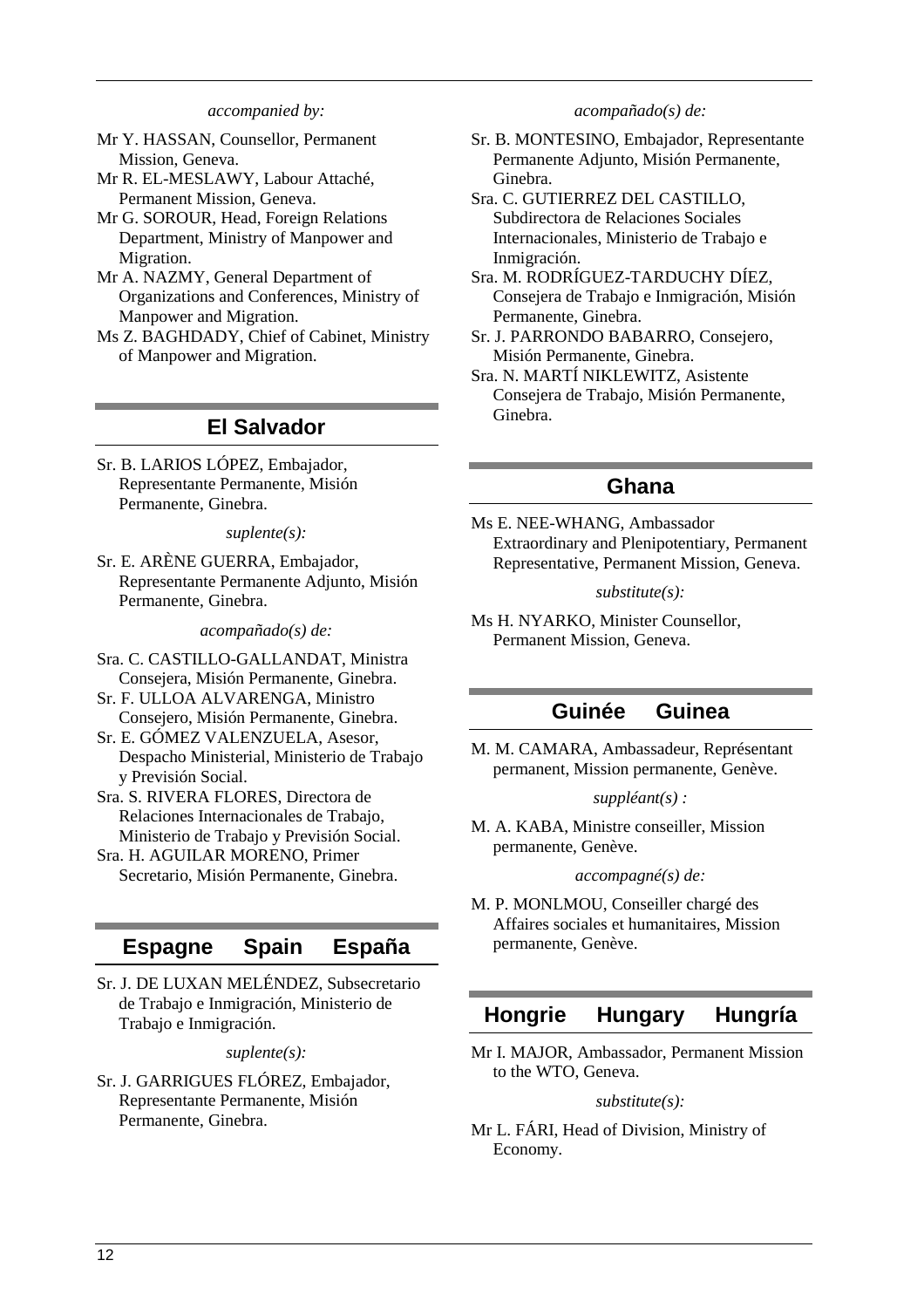Ms G. TÖLGYES, Senior Adviser, Ministry of Economy.

*accompanied by:* 

- Mr J. JÁRAI, Expert, Hungarian Labour Inspectorate.
- Mr Z. PAPP, First Secretary, Permanent Mission, Geneva.

Ms K. PELEI, Third Secretary, Permanent Mission, Geneva.

# **République islamique d'Iran Islamic Republic of Iran República Islámica del Irán**

Mr S. SAJJADI, Ambassador, Permanent Representative, Permanent Mission, Geneva.

*substitute(s):* 

Mr T. HABIBZADEH, Deputy Minister for International Affairs, Ministry of Labour and Social Affairs.

*accompanied by:* 

- Mr M. SEPEHRI, President of the Institute of Labour and Social Studies, Ministry of Labour and Social Affairs.
- Mr P. SADATI, Director of the International Affairs Department, Ministry of Labour and Social Affairs.
- Mr M. SIGARCHI, Adviser to the Deputy Minister for International Affairs, Ministry of Labour and Social Affairs.
- Mr J. AGHAZADEH, First Secretary, Permanent Mission, Geneva.
- Mr A. SHAHMIR, Labour Attaché, Permanent Mission, Geneva.
- Mr R. BEHZAD, Senior Expert of the Labour Statistics Bureau, Ministry of Labour and Social Affairs.
- Mr M. MOHAMMAD ESMAEILY, OSH Expert, Ministry of Labour and Social Affairs.
- Mr H. GHOBADI, Senior Expert, Labour and Vocational Counselling and Guidance, Ministry of Labour and Social Affairs.
- Ms E. REZAIE, Expert, International Affairs Department, Ministry of Labour and Social Affairs.

# **Kenya**

Mr T. MBOYA, Ambassador, Permanent Representative, Permanent Mission, Geneva.

*substitute(s):* 

Mr A. ANDANJE, Ambassador, Deputy Permanent Representative, Permanent Mission, Geneva.

*accompanied by:* 

- Dr. S. NYAMBARI, Labour Commissioner, Ministry of Labour.
- Mr P. WAMOTO, Principal Counsellor (Labour), Permanent Mission, Geneva.

## **Liban Lebanon Líbano**

Mme N. RIACHI ASSAKER, Ambassadeur, Représentant permanent, Mission permanente, Genève.

### *suppléant(s):*

- M. J. GEMAYEL, Conseiller du Ministre du Travail, Ministère du Travail.
- M. A. FAYAD, Chef de Cabinet, Ministère du Travail.
- Mme D. DAHROUJ, Directrice a.i., Section des Relations extérieures, Ministère du Travail.

### *accompagné(s) de:*

- M. A. ARAFA, Premier secrétaire, Mission permanente, Genève.
- M. B. SALEH AZZAM, Premier secrétaire, Mission permanente, Genève.
- M. H. CHAAR, Mission permanente, Genève.

## **Lituanie Lithuania Lituania**

Mr J. RUDALEVICIUS, Ambassador, Permanent Representative, Permanent Mission, Geneva.

#### *substitute(s):*

Ms K. JUODPUSYTE, Deputy Head, International Law Division, Ministry of Social Protection and Labour.

### *accompanied by:*

Ms R. ALISAUSKIENE, First Secretary, Permanent Mission, Geneva.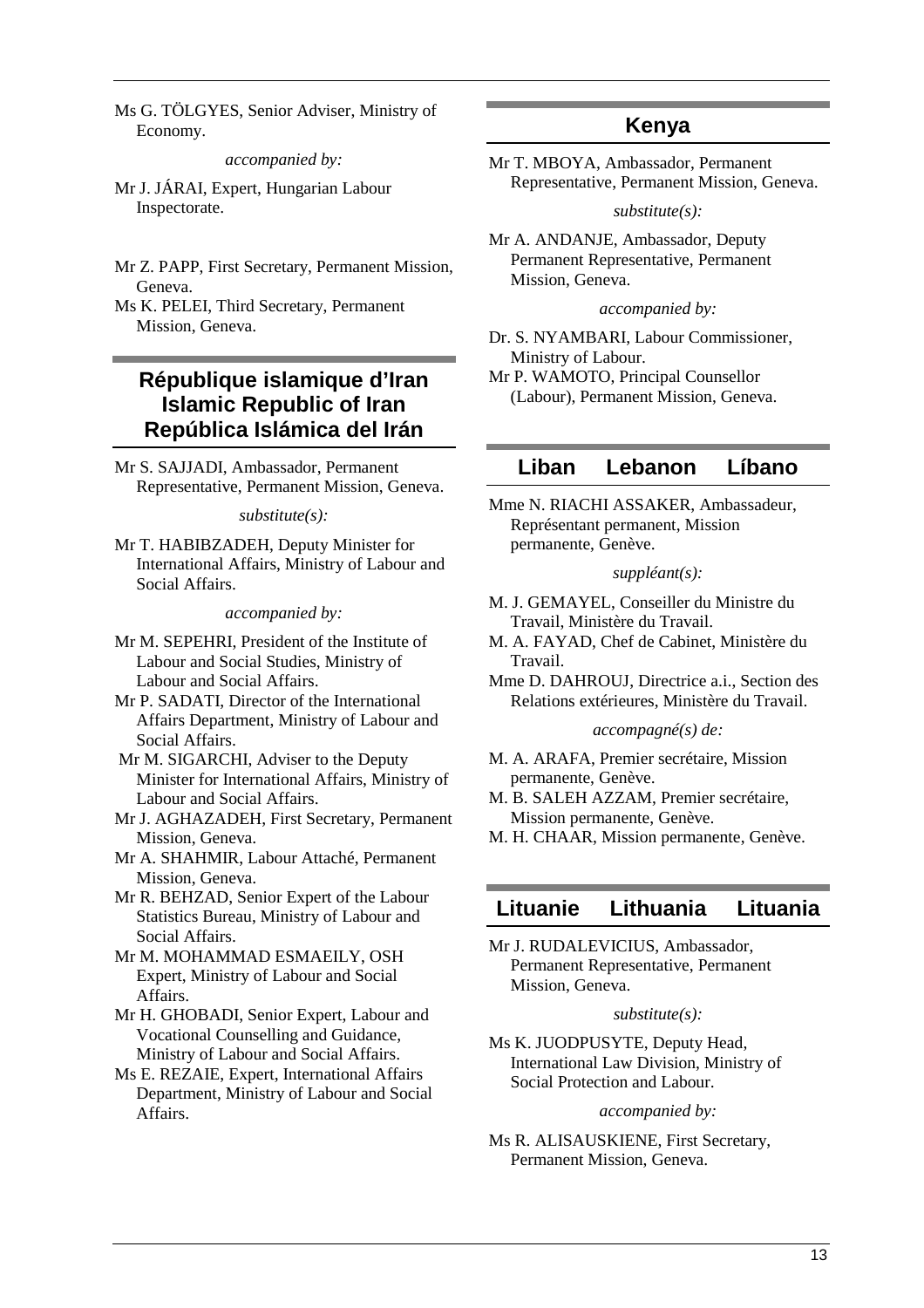### **Pakistan Pakistán**

Mr Z. AKRAM, Ambassador, Permanent Representative, Permanent Mission, Geneva.

#### *substitute(s):*

Mr A. AZIM, Secretary, Ministry of Labour and Manpower.

*accompanied by:* 

- Mr S. KHAN, Deputy Permanent Representative, Permanent Mission, Geneva.
- Mr M. KHAN, First Secretary, Permanent Mission, Geneva.
- Mr H. MANZOOR, Personal Assistant, Permanent Mission, Geneva.

## **Pérou Peru Perú**

Sr. F. ROJAS SAMANEZ, Embajador, Representante Permanente, Misión Permanente, Ginebra.

#### *suplente(s):*

Sr. C. CHOCANO BURGA, Ministro Consejero, Representante Permanente Alterno, Misión Permanente, Ginebra.

*acompañado(s) de:* 

- Sr. I. ZEVALLOS AGUILAR, Segundo Secretario, Misión Permanente, Ginebra.
- Sr. C. SIBILLE RIVERA, Segundo Secretario, Misión Permanente, Ginebra.

### **Portugal**

M. F. XAVIER ESTEVES, Ambassadeur, Représentant permanent, Mission permanente, Genève.

*suppléant(s):* 

- M. A. MONTEIRO FERNANDES, Ministère du Travail et de la Solidarité sociale.
- M. A. VALADAS DA SILVA, Conseiller, Mission permanente, Genève.

*accompagné(s) de:* 

M. J. ALBUQUERQUE, Cabinet de Stratégie et de Planification, Ministère du Travail et de la Solidarité sociale.

- Mme S. CORVELO, Cabinet de Stratégie et de Planification, Ministère du Travail et de la Solidarité sociale.
- M. J. MACEDO, Direction générale de l'Emploi et des Relations de travail, Ministère du Travail et de la Solidarité sociale.

### **Qatar**

Mr A. AL-KHULAIFI, Minister Plenipotentiary and Representative of the Ministry of Labour, Permanent Mission, Geneva.

### **Soudan Sudan Sudán**

Mr D. BISHOK, Minister of Labour.

### *substitute(s):*

Mr J. UKEC, Ambassador, Permanent Representative, Permanent Mission, Geneva.

Mr M. EL-HASSAN HAMID, Director-General, International Relations Department, Ministry of Labour.

*accompanied by:* 

Mr A. MOHAMED, Second Secretary, Permanent Mission, Geneva.

### **Suède Sweden Suecia**

Mr C. ERIKSSON, Director, Special Expert, Ministry of Employment.

*substitute(s):* 

 Mr S. ÖSTBERG, Counsellor, Permanent Mission, Geneva.

## **Thaïlande Thailand Tailandia**

Ms J. KESORNSUTJARIT, Deputy Permanent Secretary, Ministry of Labour.

#### *substitute(s):*

Mr S. PHUANGKETKEOW, Ambassador, Permanent Representative, Permanent Mission, Geneva.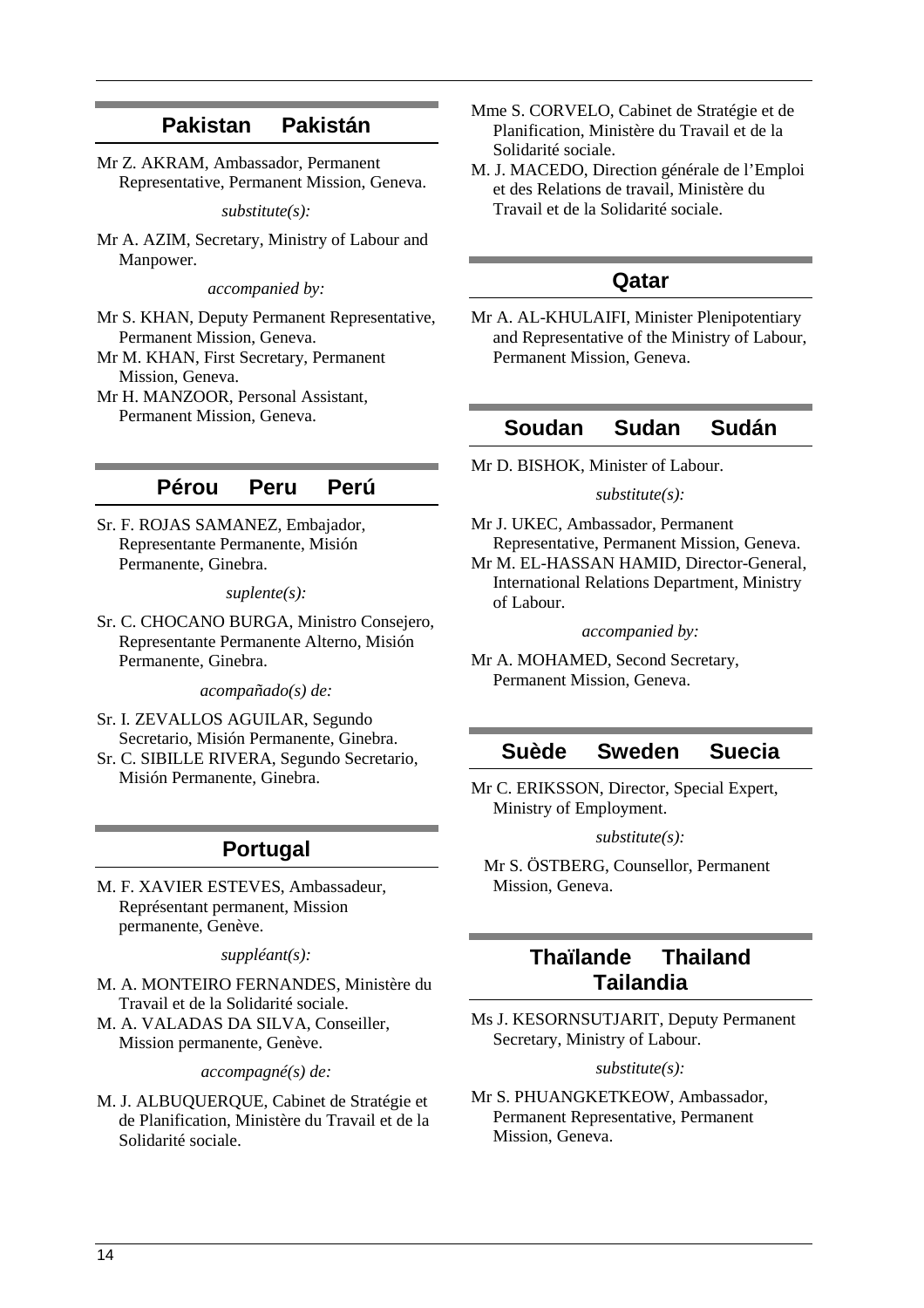*accompanied by:* 

- Mr V. ISARABHAKDI, Ambassador, Deputy Permanent Representative, Permanent Mission, Geneva.
- Mr A. NUALSRI, Minister Counsellor (Labour), Permanent Mission, Geneva.
- Ms E. PINTARUCHI, Minister Counsellor, Permanent Mission, Geneva.
- Ms C. THONGTIP, Senior Labour Specialist, Ministry of Labour.
- Ms S. TUPPASOOT, Senior Labour Specialist, Ministry of Labour.

### **Uruguay**

Sr. E. BRENTA, Ministro de Trabajo y Seguridad Social.

*suplente(s):* 

- Sra. L. DUPUY, Embajadora, Representante Permanente, Misión Permanente, Ginebra.
- Sr. G. WINTER, Consejero, Misión Permanente, Ginebra.

### **Viet Nam**

Mr D. VU, Ambassador, Permanent Representative, Permanent Mission, Geneva.

*substitute(s):* 

Mr Q. DAO, Counsellor, Permanent Mission, Geneva.

Mr X. NGUYEN, Counsellor, Permanent Mission, Geneva.

*accompanied by:* 

- Mr T. PHAM, Senior Official, Ministry of Labour, Invalids and Social Affairs.
- Mr K. NGUYEN, Senior Official, Ministry of Labour, Invalids and Social Affairs.

## **Zambie Zambia**

Mr K. CHIVUNDA, Director, Occupational Safety and Health Services, Ministry of Labour and Social Security.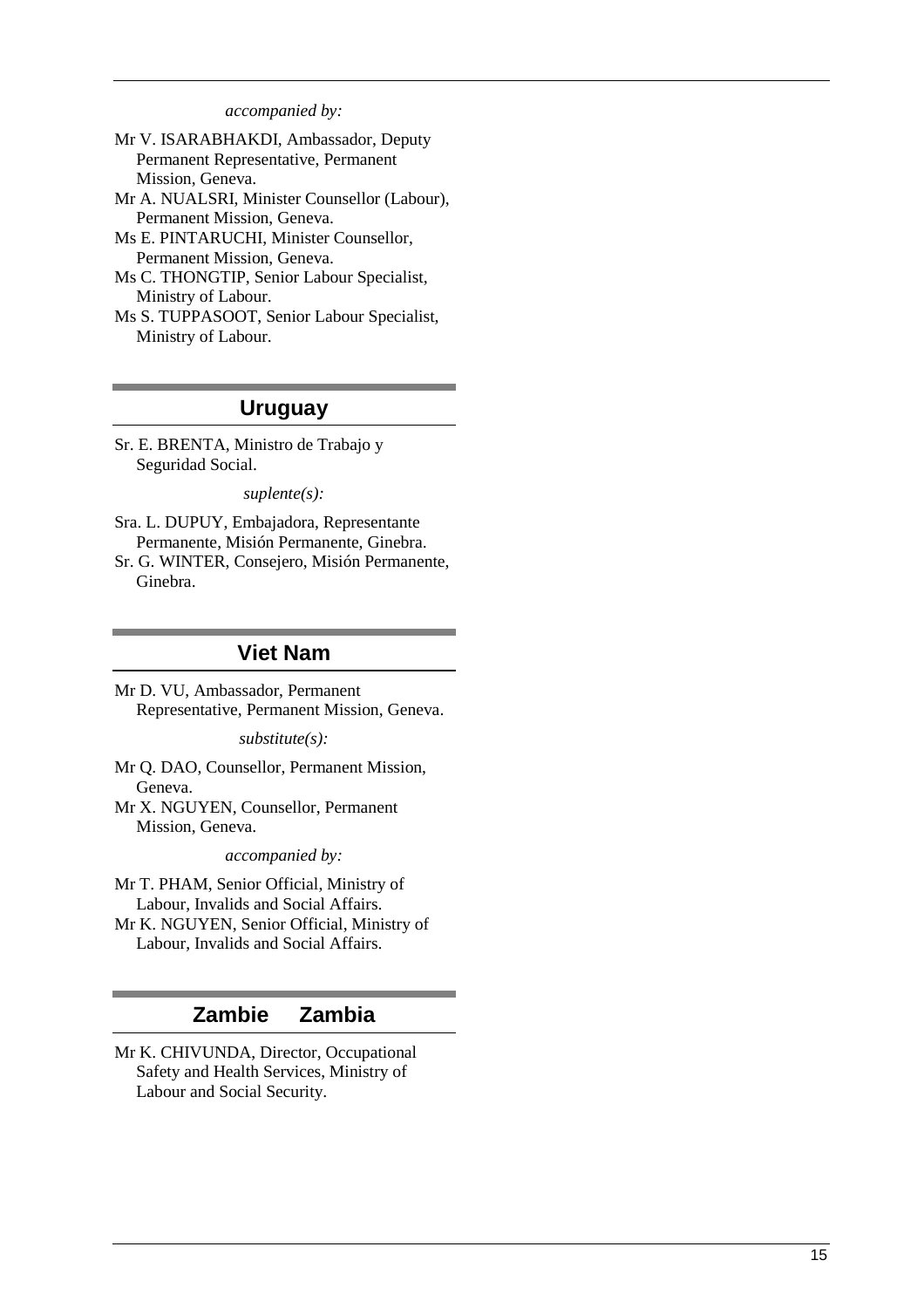### **Membres employeurs titulaires Regular Employer members Miembros empleadores titulares**

| Vice-président du Conseil d'administration:      |                                   |  |
|--------------------------------------------------|-----------------------------------|--|
| Vice-Chairperson of the Governing Body:          | Sr. D. FUNES DE RIOJA (Argentina) |  |
| Vicepresidente del Consejo de Administración:    |                                   |  |
| Secrétaire du groupe des employeurs:             |                                   |  |
| Secretary of the Employers' group:               | Sr. A. PEÑALOSA (IOE)             |  |
| Secretario del Grupo de los Empleadores:         |                                   |  |
| Secrétaire adjoint du groupe des employeurs:     |                                   |  |
| Deputy Secretary of the Employers' group:        | Mr B. WILTON (IOE)                |  |
| Secretario adjunto del Grupo de los Empleadores: |                                   |  |

Mr S. ALLAM (Egypt), Chairman of the Labour Committee, Federation of Egyptian Industries.

- Mr L. CHEN (China), Executive Vice-President and Director-General, China Enterprise Confederation (CEC).
- Sr. J. DE REGIL (México), Vicepresidente, Comisión Laboral, Confederación de Cámaras Industriales de los Estados Unidos Mexicanos.
- Sr. D. FUNES DE RIOJA (Argentina), Vicepresidente del Consejo de Administración de la OIT, Funes de Rioja y Asociados.
- Ms R. GOLDBERG (United States), Executive Vice-President and Senior Policy Officer, United States Council for International Business.
- Ms R. HORNUNG-DRAUS (Germany), Managing Director, European Affairs and International Social Policy, Confederation of German Employers' Associations.
- M. E. JULIEN (France), Directeur adjoint, Affaires sociales, européennes et internationales, Mouvement des entreprises de France (MEDEF).
- Mr H. MATSUI (Japan), Co-Director, International Cooperation Bureau, Nippon-keidanren.
- Mr Y. MODI (India), Chairman and CEO, Great Eastern Energy Corp. Ltd.
- Mr A. MOORE (United Kingdom), Special Adviser, Confederation of British Industry (CBI).
- Mr O. OSHINOWO (Nigeria), Director-General, Nigeria Employers' Consultative Association.
- Mr K. RAHMAN (Bangladesh), Former President, Bangladesh Employers' Federation.
- Mr J. RONNEST (Denmark), Director, International Affairs, Confederation of Danish Employers.
- M. L. TRAORE (Mali), Secrétaire général, Conseil national du patronat du Mali.
- *Mr B. PANT, accompanying Mr Modi. Mr C. SYDER, accompanying Mr Moore. Mr M. THORNS, accompanying Ms Hornung-Draus.*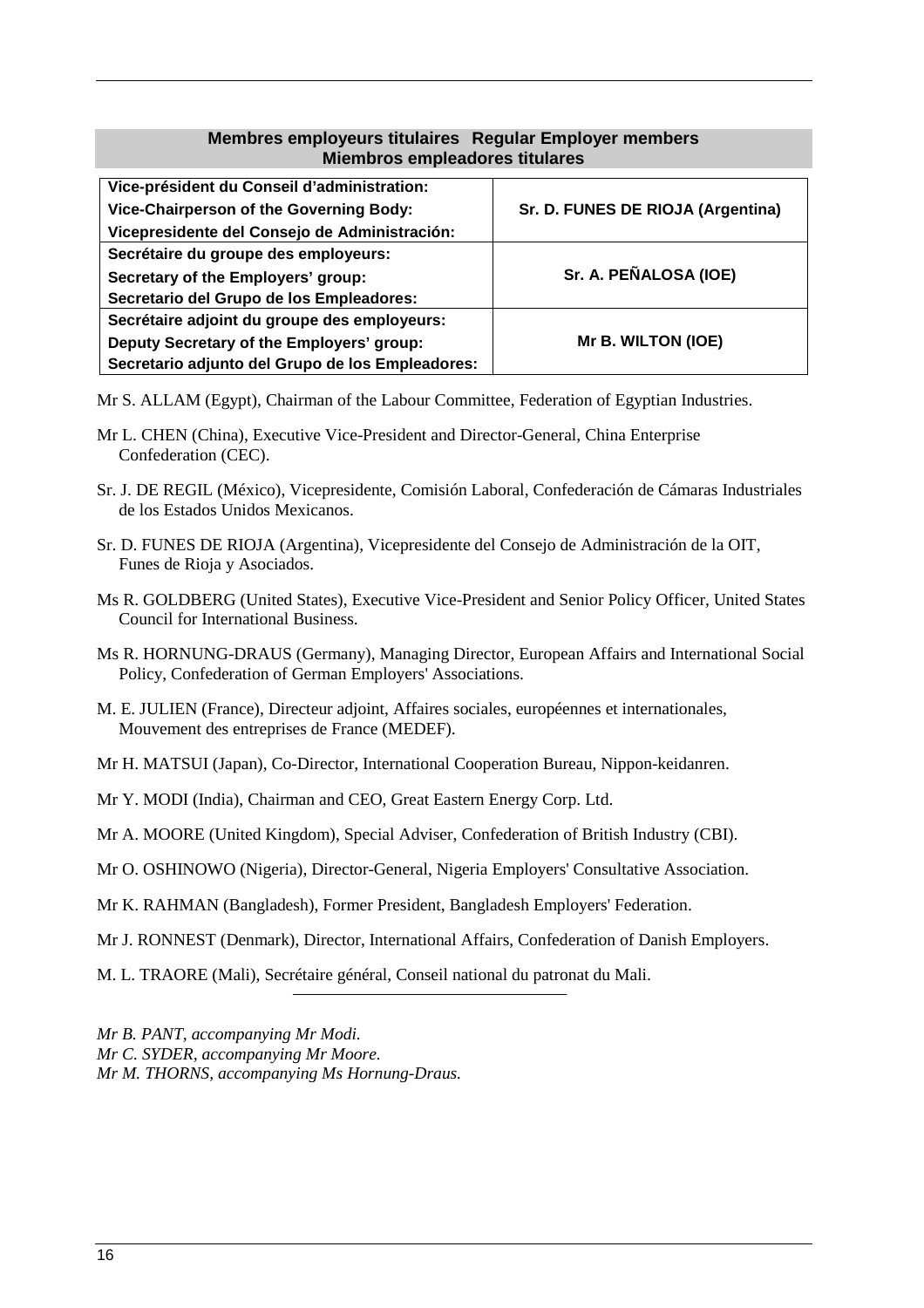### **Membres employeurs adjoints Deputy Employer members Miembros empleadores adjuntos**

- Mme F. AWASSI ATSIMADJA (Gabon), Secrétaire générale SIMPEX, Confédération patronale gabonaise.
- Mr H. BRAUNER (Austria), Representative, Federation of Austrian Industries.
- Ms L. HORVATIC (Croatia), Director of International Relations and EU Affairs, Croatian Employers' Association (CEA).
- Mr M. JAVED (Pakistan), President, Employers' Federation of Pakistan (EFP).
- Sr. J. LACASA ASO (España), Director, Relaciones Internacionales, Departamento de Relaciones Internacionales, Confederación Española de Organizaciones Empresariales (CEOE).
- Sr. D. LIMA GODOY (Brazil), Consulto Senio, Confederación Nacional de la Industria (CNI).
- Sr. A. LINERO MENDOZA (Panamá), Asesor y Miembro de la Comisión Laboral, Consejo Nacional de la Empresa Privada (CONEP).
- Mr K. MATTAR (United Arab Emirates), Board Director, Federation of United Arab Emirates Chambers of Commerce and Industry (FCCI).
- Mr M. MDWABA (South Africa), Deputy CEO, The Kelly Group.
- M. A. M'KAISSI (Tunisie), Conseiller, Directeur central du social, Union tunisienne de l'Industrie, du Commerce et de l'Artisanat (UTICA).
- Ms M. MOSKVINA (Russian Federation), Director-General, Coordinating Council of Employers' Unions of Russia (CCEUR).
- Ms J. MUGO (Kenya), Executive Director, Federation of Kenya Employers.
- Sra. A. MUÑOZ (Venezuela (Rep. Bolivariana de)), Matemática Economista, Federación de Cámaras y Asociaciones de Comercio y Producción de Venezuela.
- Mr P. O'REILLY (New Zealand), Chief Executive, Business New Zealand.
- Mr A. RAMADASS (Malaysia), Vice-President, Malaysian Employers Federation (MEF).
- Mr C. RENIQUE (Netherlands), Head, Education and Training Department, VNO-NCW.
- M. A. SAVANÉ (Guinée), Secrétaire général, Conseil national du patronat guinéen (CNP-Guinée).
- Mr F. WELZIJN (Suriname), Legal Adviser, Suriname Aluminum Company LLC.
- Mr P. WOOLFORD (Canada), President, Clairmark Consulting Ltd.
- *Ms H. LIU, accompanying Mr Chen.*

*Mr R. MACEDO, accompanying Mr Lima Godoy.* 

*Mr D. MAJETIC, accompanying Ms Horvatic.* 

*Mr O. ROMANOVSKY, accompanying Ms Moskvina.*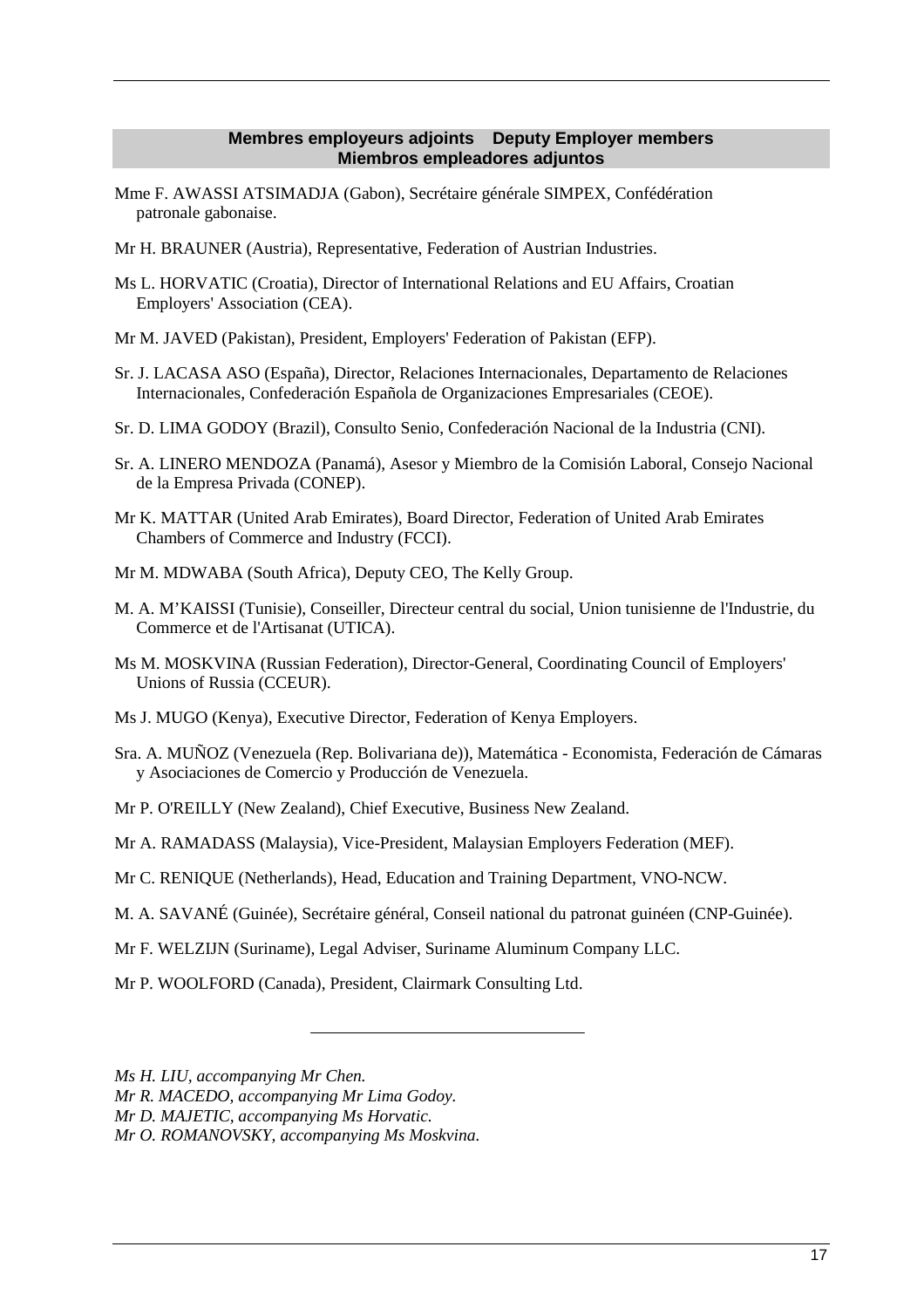### **Membres suppléants assistant à la session: Substitute members attending the session: Miembros suplentes presentes en la reuniòn:**

*M. M. BARDE (Suisse), Secrétaire général, Fédération des syndicats patronaux. Mr H. BRAUNER (Austria), Representative, Federation of Austrian Industries. M. E. MEGATELI (Algérie), Secrétaire général, Confédération générale des entreprises algériennes (CGEA).*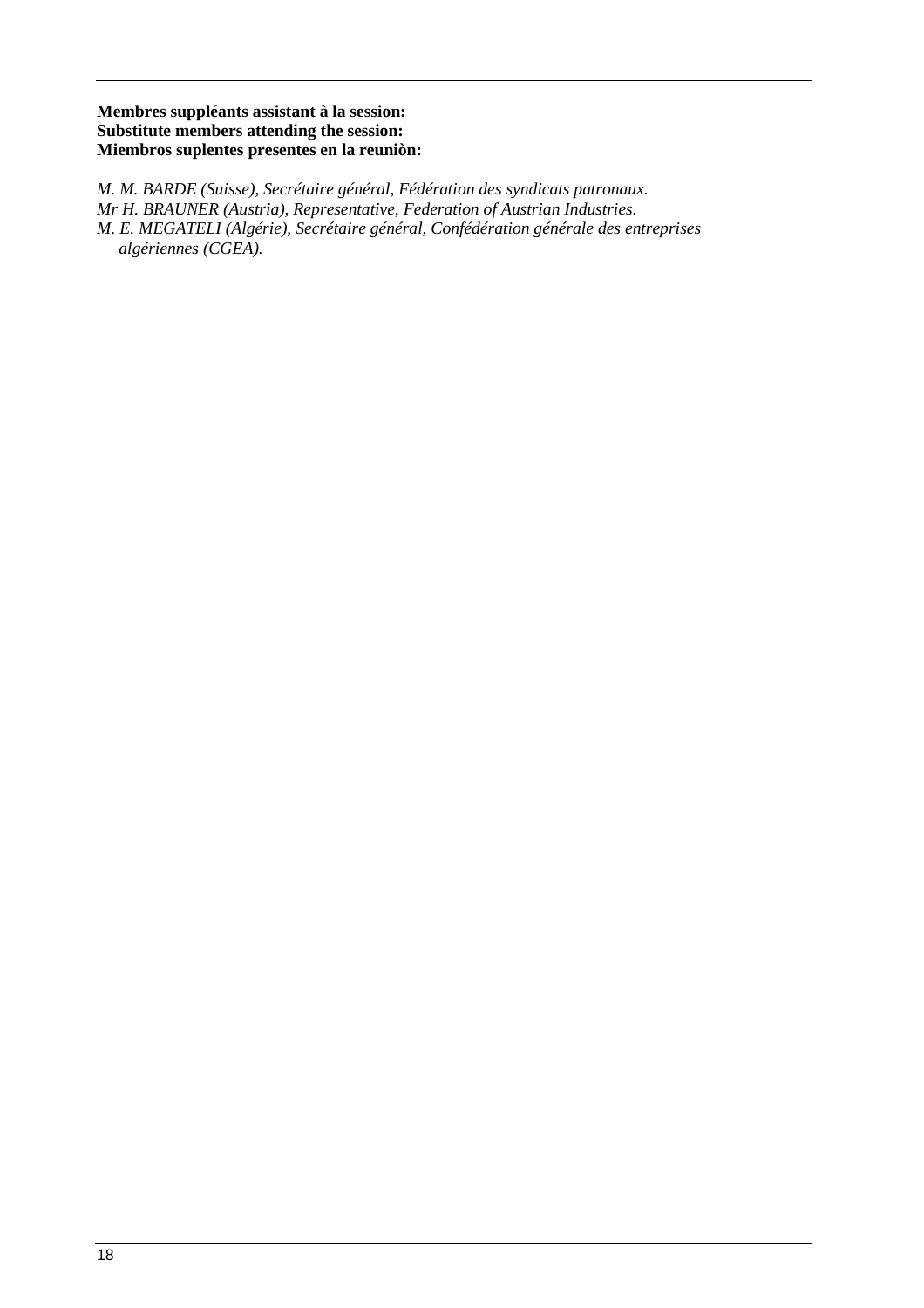### **Membres travailleurs titulaires Regular Worker members Miembros trabajadores titulares**

| Vice-président du Conseil d'administration:       |                                  |  |
|---------------------------------------------------|----------------------------------|--|
| Vice-Chairperson of the Governing Body:           | <b>Sir R. TROTMAN (Barbados)</b> |  |
| Vicepresidente del Consejo de Administración:     |                                  |  |
| Secrétaire du groupe des travailleurs:            |                                  |  |
| Secretary of the Workers' group:                  | Sra. R. GONZÁLEZ (ITUC)          |  |
| Secretario del Grupo de los Trabajadores:         |                                  |  |
| Secrétaire adjoint du groupe des travailleurs:    | <b>Ms E. BUSSER (ITUC)</b>       |  |
| Deputy Secretary of the Workers' group:           |                                  |  |
| Secretario adjunto del Grupo de los Trabajadores: |                                  |  |

Mr N. ADYANTHAYA (India), Vice-President, Indian National Trade Union Congress.

- Ms B. BYERS (Canada), Executive Vice-President, Canadian Labour Congress.
- Mme R. DIALLO (Guinée), Secrétaire générale, Confédération nationale des travailleurs de Guinée (CNTG).
- Ms S. FOX (United States), AFL-CIO European Office.
- Sr. J. GÓMEZ ESGUERRA (Colombia), Secretario General, Confederación General del Trabajo (CGT).
- Mr S. GURNEY (United Kingdom), Policy Officer, EU & International Relations Department, Trade Union Congress.
- Ms H. KELLY (New Zealand), President, New Zealand Council of Trade Unions (NZCTU).
- Mr S. NAKAJIMA (Japan), International Representative, Japanese Trade Union Confederation, JTUC-RENGO.
- Mr A. OMAR (Nigeria), President, Nigeria Labour Congress (NLC).
- Mr M. SHMAKOV (Russian Federation), President, Federation of Independent Trade Unions of Russia (FNPR).
- M. A. SIDI SAÏD (Algérie), Secrétaire général, Union générale des travailleurs algériens.
- Mr M. SOMMER (Germany), President, Confederation of German Trade Unions (DGB).
- Ms T. SUNDNES (Norway), Confederal Secretary, Norwegian Confederation of Trade Unions (LO-Norway).
- Sir R. TROTMAN (Barbados), Vice-Chairperson of the ILO Governing Body and General Secretary, Barbados Workers' Union.

*Ms M. HAYASHIBALA, accompanying Mr Nakajima. Mr F. ZACH, accompanying Mr Sommer. Mr A. ZHARKOV, accompanying Mr Shmakov.*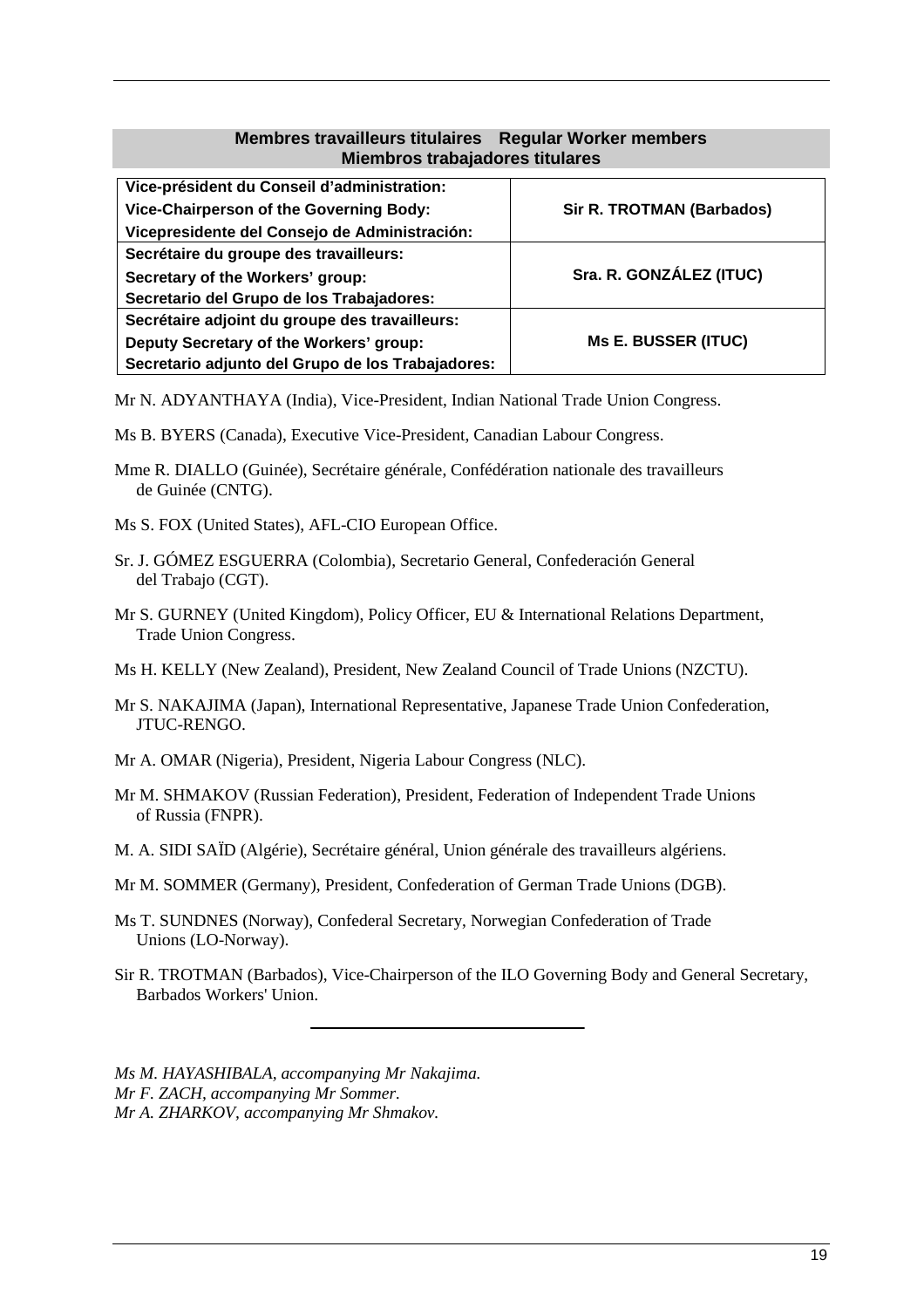### **Membres travailleurs adjoints Deputy Worker members Miembros trabajadores adjuntos**

- Mr K. AHMED (Pakistan), General Secretary, Pakistan Federation of Trade Unions.
- Mr M. AL-MA'AYTA (Jordan), President, General Federation of Jordanian Labour Unions.
- Sra. H. ANDERSON NEVÁREZ (México), Secretaria de Acción Femina del Comité, Confederación de Trabajadores de México.
- Mr F. ATWOLI (Kenya), General Secretary, Central Organisation of Trade Unions (COTU).
- Sr. A. BENEDETTI (Brazil), Secretario de Relaciones Internationales, Unión General de Trabajadores (UGT).
- M. R. DE LEEUW (Belgique), Président, Fédération Générale du Travail de Belgique (ABVV-FGTB).
- Ms C. DEL RIO (Italy), Head of the International Department, Unione Italiana del Lavoro (UIL).
- Mme M. FRANCISCO (Angola), Secrétaire, Relations internationales, Union nationale des Travailleurs de l'Angola - Confédération syndicale (UNTA-CS).
- M. B. HOSSU (Roumanie), Président, Confédération nationale syndicale.
- Mr A. HUSSAIN (Bahrain), General Federation of Bahrain Workers.
- Mr G. JIANG (China), Executive Committee Member, All China Federation of Trade Unions (ACFTU).
- Sr. G. MARTINEZ (Argentina), Confederación General del Trabajo.
- Ms L. MATIBENGA (Zimbabwe), Vice-President, Zimbabwe Congress of Trade Unions (ZCTU).
- Mr B. NTSHALINTSHALI (South Africa), Deputy General Secretary, Congress of South African Trade Unions (COSATU).
- M. A. PALANGA (Togo), Secrétaire général, Confédération nationale des travailleurs du Togo (CNTT).
- Mr R. SILABAN (Indonesia), Chairman, Confederation of Indonesian Prosperity Trade Union (K-SBSI).
- M. Y. VEYRIER (France), Secrétaire confédéral, CGT Force ouvrière.
- Ms A. WOLANSKA (Poland), Head, International Department NSZZ "Solidarnösc".
- Ms H. YACOB (Singapore), Deputy Secretary General, National Trade Union Congress.

*Mme J. BLONDEEL, accompagnant M. de Leeuw. Mme C. DRION, accompagnant M. de Leeuw. M. S. GALON, accompagnant M. de Leeuw.*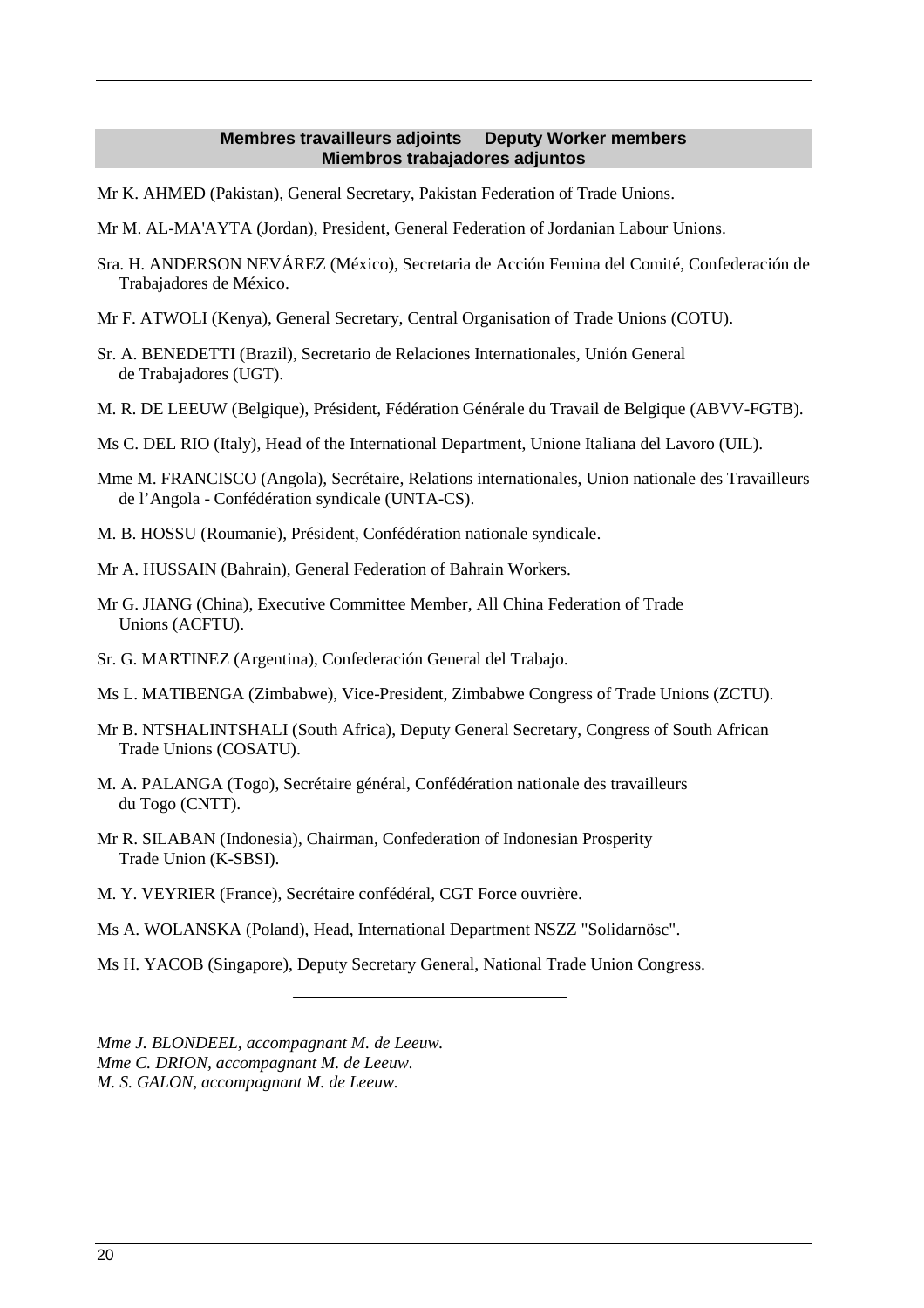**Représentants d'autres Etats Membres de l'Organisation assistant à la session Representatives of other member States of the Organization present at the session Representantes de otros Estados Miembros de la Organización presentes en la reunión** 

## **Algérie Algeria Argelia**

- M. T. LOUH, Ministre du Travail, de l'Emploi et de la Sécurité sociale
- M. I. JAZAIRY, Ambassadeur, Représentant permanent, Mission permanente, Genève.
- M. F. ZAIDI, Directeur des études et des systèmes d'informations, Ministère du Travail, de l'Emploi et de la Sécurité sociale.
- M. GUEDOUH, Chargé d'études et de synthèse, Ministère du Travail, de l'Emploi et de la Sécurité sociale.
- M. GUEDIRA, Chargé du protocole, Ministère du Travail, de l'Emploi et de la Sécurité sociale.
- M. M. BOUKADOUM, Conseiller, Mission permanente, Genève.

### **Bélarus Belarus Belarús**

- Mr I. STAROVOYTOV, Deputy Minister of Labour and Social Protection.
- Mr M. KHVOSTOV, Ambassador, Permanent Representative, Permanent Mission, Geneva.
- Mr A. USOLTSEV, Counsellor, Permanent Mission, Geneva.

### **Burkina Faso**

M. P. VOKOUMA, Ambassadeur, Représentant permanent, Mission permanente, Genève. Mme S. BAKYONO, Deuxième conseiller,

Mission permanente, Genève.

## **Cameroun Cameroon Camerún**

- M. A. NKOU, Ambassadeur, Représentant permanent, Mission permanente, Genève.
- M. F. NGANTCHA, Ministre conseiller, Mission permanente, Genève.

# **Chili Chile**

- Sr. P. OYARCE, Embajador, Representante Permanente, Misión Permanente, Ginebra.
- Sr. L. PARODI, Ministro Consejero, Representante Permanente Alterno, Misión Permanente, Ginebra.
- Sra. X. VERDUGO, Primera Secretaria, Misión Permanente, Ginebra.
- Sr. F. LETURIA, Agregado Laboral, Misión Permanente, Ginebra.

### **Chypre Cyprus Chipre**

- Mr A. HADJICHRYSANTHOU, Ambassador, Permanent Representative, Permanent Mission, Geneva.
- Ms M. MICHAEL, Counsellor, Deputy Permanent Representative, Permanent Mission, Geneva.
- Ms M. SPATHI, Second Secretary, Permanent Mission, Geneva.
- Ms N. ANDREAOU PANAYIOTOU, Administrative Officer, Ministry of Labour and Social Insurance.

## **Colombie Colombia**

- Sra. A. ARANGO, Embajadora, Representente Permanente, Misión Permanente, Ginebra.
- Sra. A. MENDOZA AGUDELO, Ministra Consejera, Misión Permanente, Ginebra.
- Sra. A. CAMACHO, Misión Permanente, Ginebra.

# **Côte d'Ivoire**

- M. G. GAUZE, Ambassadeur, Représentant permanent, Mission permanente, Genève.
- M. K. KOUADIO, Premier conseiller, Mission permanente, Genève.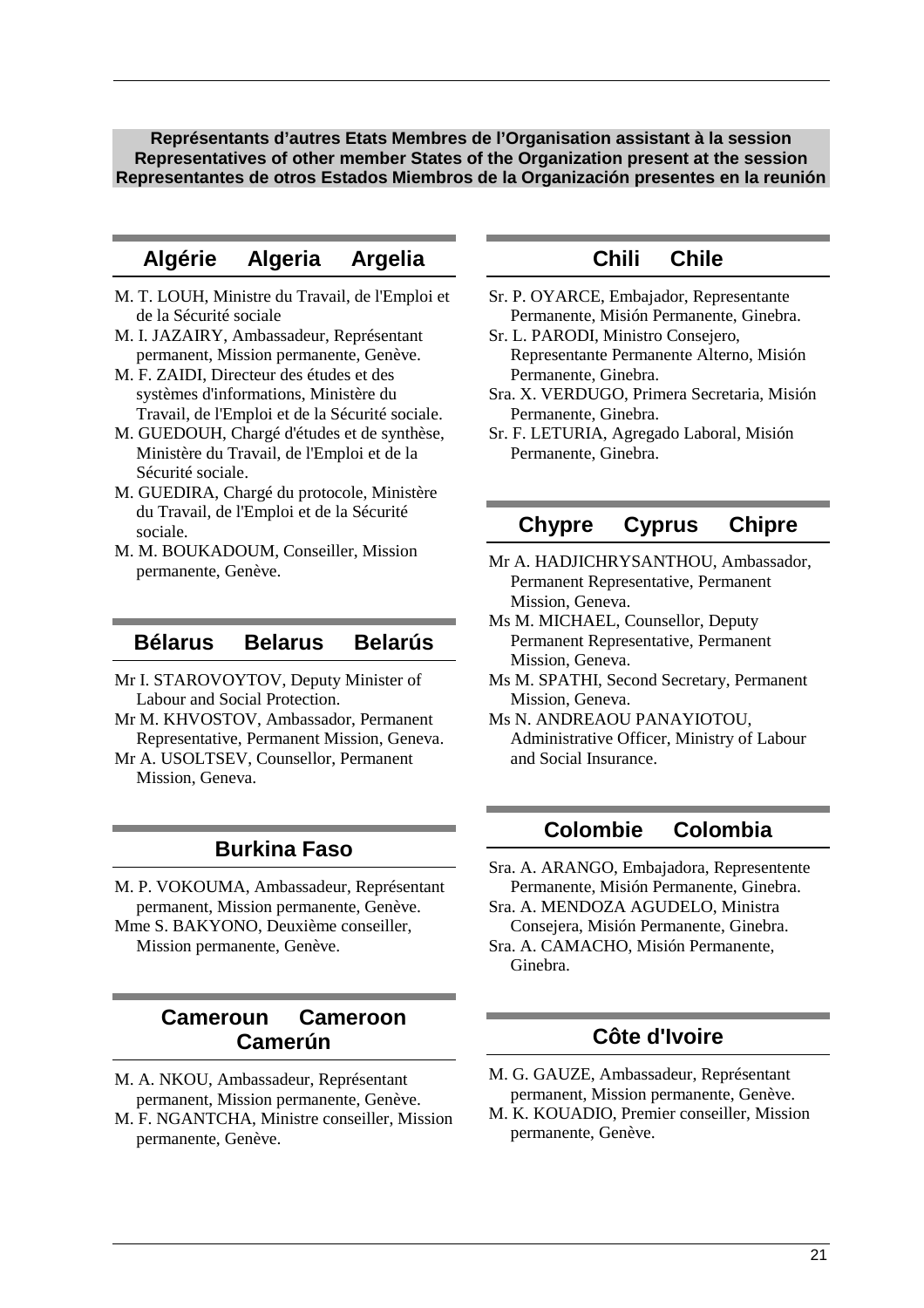Mme B. QUACOE, Conseillère en charge des questions du BIT, Mission permanente, Genève.

# **Danemark Denmark Dinamarca**

- Ms Z. LILJEQVIST, Head of Section, Ministry of Employment.
- Mr U. RASMUSSEN, Head of Section, Ministry of Employment.
- Ms A. ASKGAARD, Attaché, Permanent Mission, Geneva.
- Ms M. KJELDSEN, Permanent Mission, Geneva.

# **Djibouti**

- M. M. DOUALEH, Ambassadeur, Représentant permanent, Mission permanente, Genève.
- M. D. ALI, Conseiller, Mission permanente, Genève.

# **Emirats arabes unis United Arab Emirates Emiratos Arabes Unidos**

- Ms S. AL ZABBI, First Secretary, Permanent Mission, Geneva.
- Mr A. FAKHFAKH, Expert in International Organizations, Permanent Mission, Geneva.

## **Equateur Ecuador**

- Sr. M. MONTALVO, Embajador, Representante Permanente, Misión Permanente, Ginebra.
- Sr. J. SÁNCHEZ, Primer Secretario, Misión Permanente, Ginebra.
- Sr. J. THULLEN, Asesor, Ministerio de Relaciones Laborales.

# **Finlande Finland Finlandia**

- Mr H. HIMANEN, Ambassador, Permanent Mission, Geneva.
- Ms S. MODEEN, Ministerial Adviser, Ministry of Employment and the Economy.
- Mr P. METSO, Minister Counsellor, Permanent Mission, Geneva.
- Ms E. MYLLYMÄKI, Counsellor, Ministry of Foreign Affairs.
- Mr V. LAHELMA, Second Secretary, Permanent Mission, Geneva.
- Mr J. ARVOLA, Permanent Mission, Geneva.

## **Grèce Greece Grecia**

- Ms M. GKOUVA, Ministry of Labour and Social Affairs.
- Ms M. BOUSI, Permanent Mission, Geneva.

## **Guatemala**

Sr. C. MARTINEZ ALVARADO, Representante Permanente, Misión Permanente, Ginebra. Sra. A. CHÁVEZ BIETTI, Ministra Consejera,

Misión Permanente, Ginebra.

# **Haïti Haiti Haití**

M. J. ALEXANDRE, Ministre Conseiller, Mission Permanente, Genève.

# **Indonésie Indonesia**

- Mr D. DJANI, Ambassador, Permanent Representative, Permanent Mission, Geneva.
- Mr D. PERCAYA, Ambassador, Deputy Permanent Representative, Permanent Mission, Geneva.
- Mr A. HABIB, First Secretary, Permanent Mission, Geneva.

# **Israël Israel**

- Mr A. LESHNO-YAAR, Ambassador, Permanent Representative, Permanent Mission, Geneva.
- Mr R. ADAM, Deputy Permanent Representative, Permanent Mission, Geneva.
- Ms R. LANGER-ZIV, Adviser, Permanent Mission, Geneva.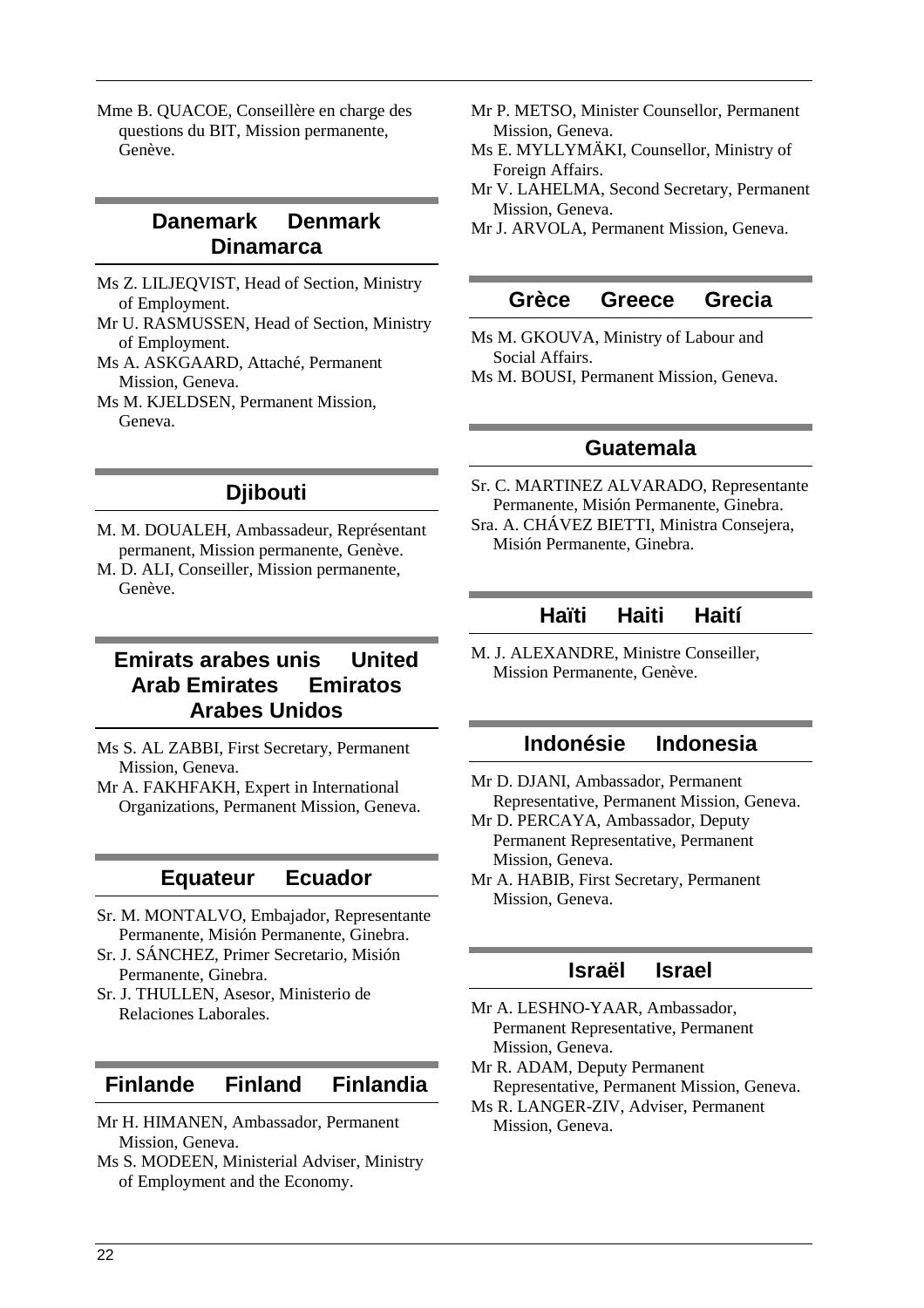### **Lesotho**

Mr L. RAMONE, Minister Counsellor, Permanent Mission, Geneva.

## **Malaisie Malaysia Malasia**

Mr A. AMINUDDIN, Labour Attaché, Permanent Mission, Geneva.

### **Maroc Morocco Marruecos**

- M. O. HILALE, Ambassadeur, Représentant permanent, Mission permanente, Genève.
- M. A. LASSEL, Ministre plénipotentiaire, Mission permanente, Genève.
- M. M. EL BOUAZZAOUI, Conseiller, Mission permanente, Genève.

### **Myanmar**

- Mr W.M: LWIN, Ambassador, Permanent Representative, Permanent Mission, Geneva.
- Mr H. LYNN, Minister Counsellor, Permanent Mission, Geneva.
- Ms K.T. AYE, First Secretary, Permanent Mission, Geneva.

### **Norvège Norway Noruega**

- Ms G. YTTERDAL, Adviser, Ministry of Labour.
- Mr K. STORMARK, Minister Counsellor, Permanent Mission, Geneva.
- Ms T. EVENSEN, Adviser, Ministry of Foreign Affairs.
- Mr S. SKAARE, Adviser, Ministry of Foreign Affairs.
- Ms J. JOKSTAD, Permanent Mission, Geneva.

## **Nouvelle-Zélande New Zealand Nueva Zelandia**

Ms T. THOMPSON, Deputy Director, International Services, Department of Labour. Ms J. RUSSELL, Adviser, International Services, Department of Labour.

## **Pays-Bas Netherlands Países Bajos**

- Mr L. BEETS, Director for International Affairs, Ministry of Social Affairs and Employment. Ms S. TERSTAL, Deputy Permanent
- Representative, Permanent Mission, Geneva.
- Mr W. BEL, Deputy Director for International Affairs, Ministry of Social Affairs and Employment.
- Mr W. VAN DIJK, Policy Adviser, Ministry of Social Affairs and Employment.
- Mr E. DRIESSEN, First Secretary, Permanent Mission, Geneva.
- Mr F. FRANKEN, Policy Adviser, Ministry of Foreign Affairs.
- Ms I. PISO, Policy Adviser, Ministry of Social Affairs and Employment.
- Mr M. TUNNISSEN, Policy Adviser, Ministry of Social Affairs and Employment.
- Ms G. WIDERA, Policy Adviser, Ministry of Social Affairs and Employment.

### **Philippines Filipinas**

Mr E. GARCIA, Ambassador, Permanent Representative, Permanent Mission, Geneva.

- Mr M. IMSON, Labour Attaché, Permanent Mission, Geneva.
- Ms V. EASTWOOD, Attaché, Permanent Mission, Geneva.

### **Roumanie Romania Rumania**

Mme M. CIOBANU, Ambassadeur, Représentant permanent, Mission permanente, Genève. Mme A. SPANU, Troisième secrétaire, Mission

permanente, Genève.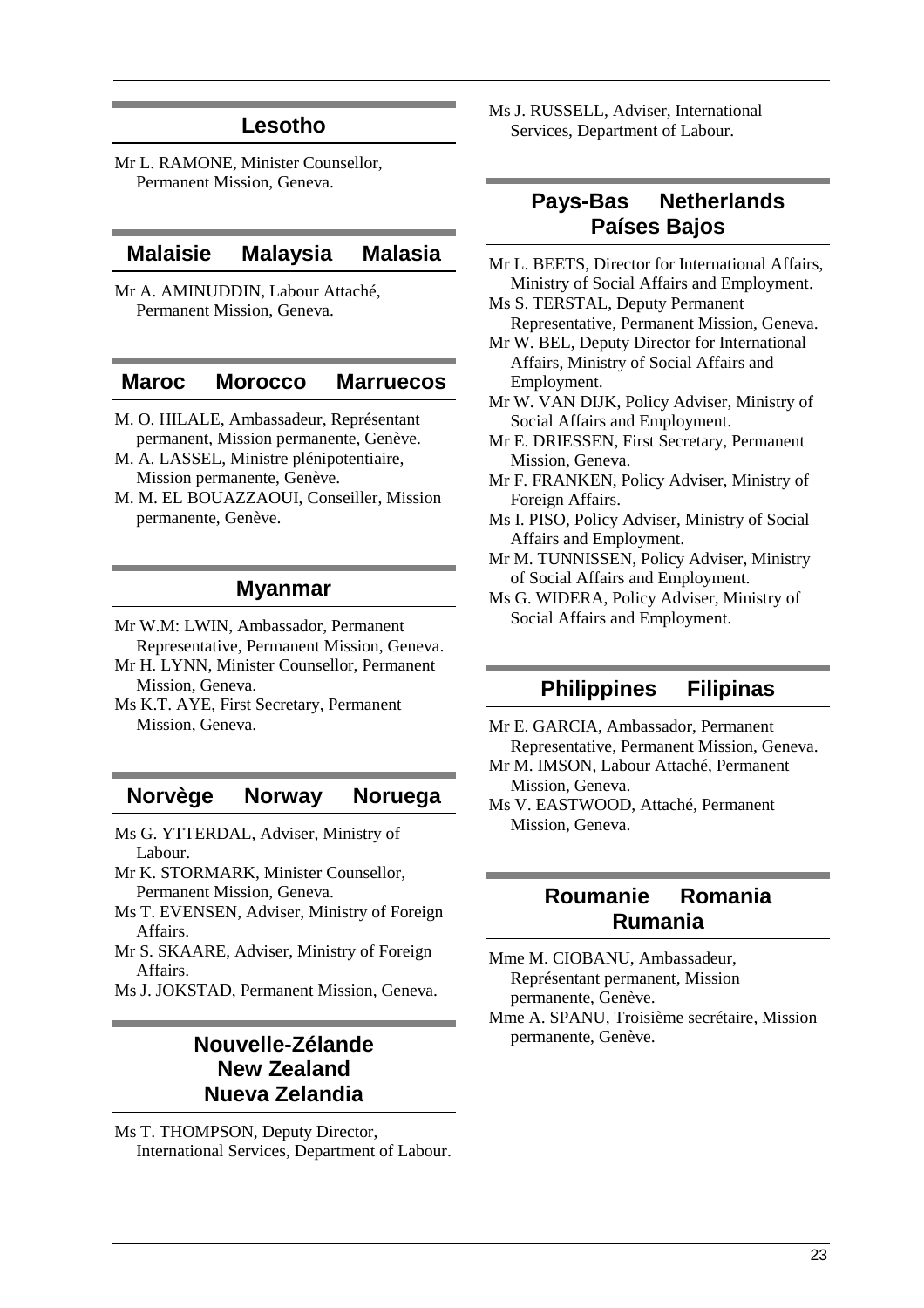# **Saint-Siège The Holy See Santa Sede**

- Mgr. M. TOMASI, Nonce apostolique, Observateur permanent du Saint-Siège, Mission permanente, Genève.
- Mgr. M. DE GREGORI, Attaché, Mission permanente, Genève.
- M. P. GUTIÉRREZ, Mission permanente, Genève.

# **Serbie Serbia**

- Mr U. ZVEKIC, Ambassador, Permanent Mission, Geneva.
- Ms V. FILIPOVIC-NIKOLIC, Counsellor, Permanent Mission, Geneva.

## **Slovénie Slovenia Eslovenia**

- Mr M. KOVACIC, Ambassador, Permanent Representative, Permanent Mission, Geneva.
- Mr B. JERMAN, Deputy Permanent Representative, Minister Counsellor, Permanent Mission, Geneva.
- Ms K. STERBENC, Senior Adviser, Ministry of Labour, Family and Social Affairs.

# **Suisse Switzerland Suiza**

- M. J. ELMIGER, Ambassadeur, Secrétariat d'Etat à l'Economie (SECO), Affaires internationales du Travail.
- Mme V. BERSET BIRCHER, Secrétariat d'Etat à l'Economie (SECO), Affaires internationales du Travail.
- Mme A. RUPPEN, Mission permanente, Genève.
- Mme A. FLEURY, Mission permanente, Genève.
- M. M. AMMANN, Division politique III, Section organisations internationales et politique d'accueil, Département fédéral des Affaires étrangères.
- M. D. LEDERGERBER, Secrétariat d'Etat à l'Economie (SECO), Affaires internationales du Travail.

# **Swaziland Swazilandia**

Ms T. DLAMINI, Ambassador, Permanent Representative, Permanent Mission, Geneva.

# **Tchad Chad**

Mme K. TAHIR KOUMBAL, Premier secrétaire, Mission permanente, Genève.

# **Togo**

- M. S. TOBA, Chargé d'affaires en pied, Mission permanente, Genève.
- Mme M. AGBA, Deuxième secrétaire, Mission permanente, Genève.

# **Turquie Turkey Turquía**

- Mr E. BATUR, Counsellor, Permanent Mission, Geneva.
- Mr H. OYMAN, Expert, Permanent Mission, Geneva.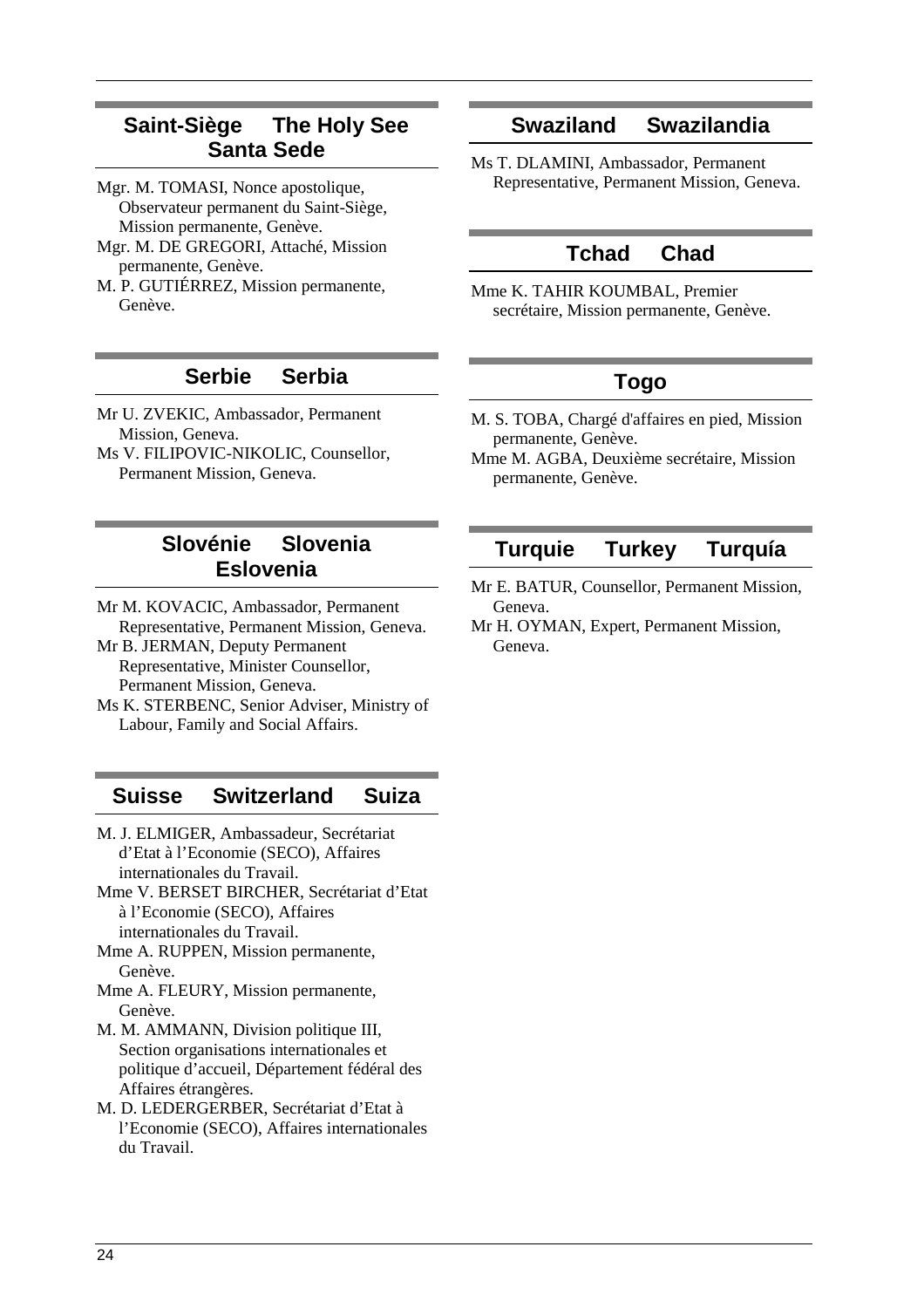### **Représentants d'organisations internationales gouvernementales Representatives of international governmental organizations Representantes de organizaciones internacionales gubernamentales**

**Haut Commissariat des Nations Unies pour les réfugiés** 

**Office of the United Nations High Commissioner for Refugees** 

**Oficina del Alto Comisionado de las Naciones Unidas para los Refugiados** 

Ms T. CLERICO, Livelihood Officer, Operational Solutions and Transition Section, Division for Programme Support and Management.

### **Organisation mondiale de la santé**

**World Health Organization** 

**Organización Mundial de la Salud** 

Mr F. GEORGE, External Relations Officer.

**Banque mondiale** 

**World Bank** 

**Banco Mundial** 

Ms S. JACKSON, World Bank's Special Representative in Geneva.

### **Organisation mondiale du commerce**

### **World Trade Organization**

### **Organización Mundial del Comercio**

Mr P. RATA, Counsellor, Trade and Environment Division. Mr S. EL HACHIMI, Counsellor, Information and External Relations Division. Ms D. STOYANOVA, Information and External Relations Division.

### **Organisation internationale pour les migrations**

### **International Organization for Migration**

**Organización Internacional para las Migraciones** 

Mr S. HAQUE, Director, Department of International Cooperation and Partnerships. Ms I. VOJACKOVA-SOLLORANO, Director, Department for Migration Management. Mr F. SODA, Head, Labour and Facilitated Migration. Ms M. BECK, Department of International Cooperation and Partnerships.

### **Organisation internationale de la francophonie**

M. L. BARARUNYERETSE, Représentant permanent.

Mme S. COULIBALY LEROY, Représentante permanente adjointe.

Mme C. LEQUE-FOLCHINI, Conseillère aux Affaires économiques et de développement.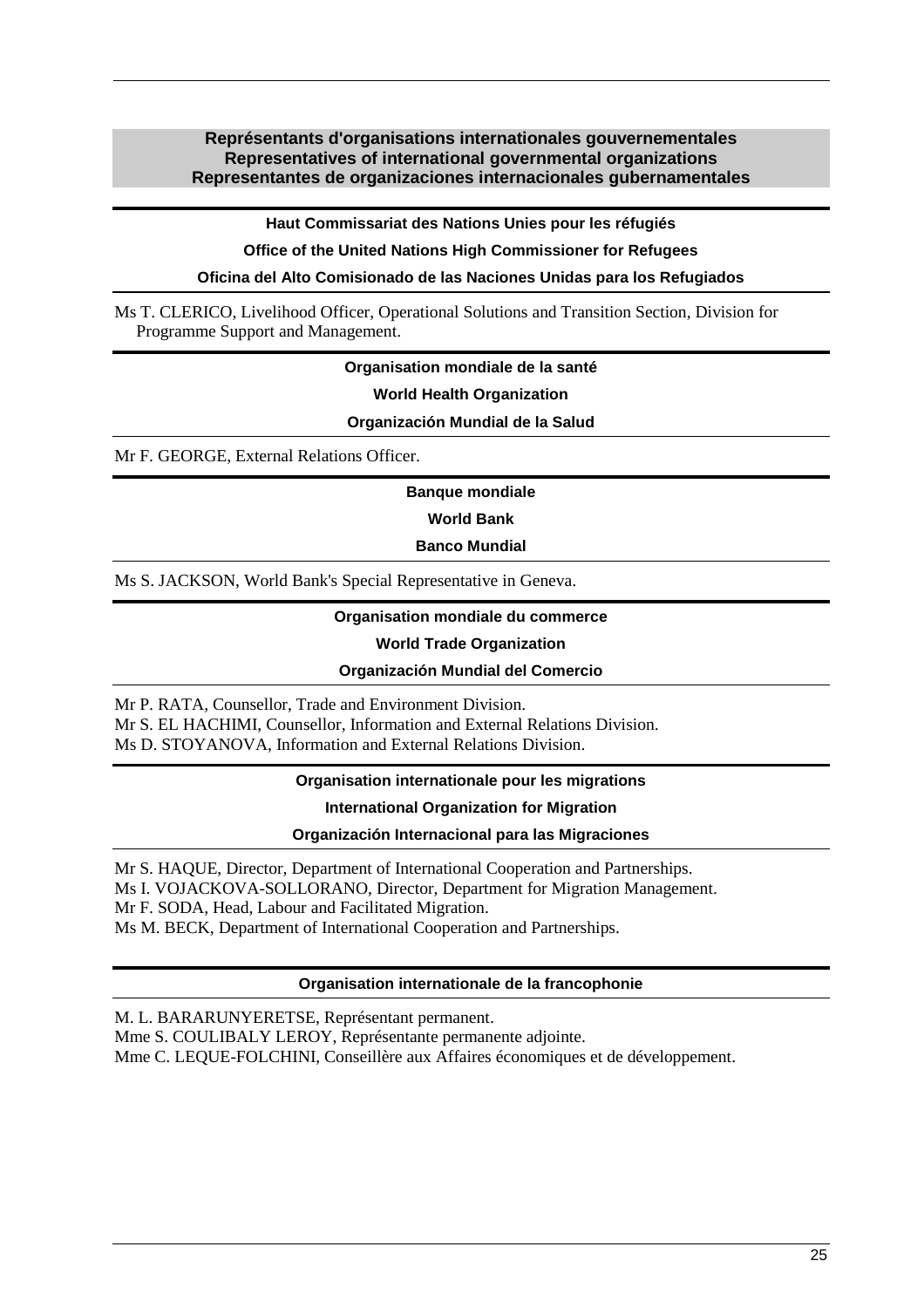### **Union africaine**

### **African Union**

### **Unión Africana**

Ms K. MASRI, Permanent Representative, Permanent Delegation of the African Union in Geneva. Ms B. NAIDOO, First Secretary, Permanent Delegation of the African Union in Geneva.

### **Organisation arabe du travail**

### **Arab Labour Organization**

### **Organización Árabe del Trabajo**

Mr A. LUQMAN, Director-General.

Mr R. GUISSOUMA, Head, Permanent Delegation of the ALO in Geneva.

Ms D. SAEED, Chief of Cabinet of the ALO Director-General.

Ms Z. KASBAOUI, Permanent Delegation of the ALO in Geneva.

### **Union européenne**

**European Union** 

**Unión Europea** 

Mr J. CLARKE, Chargé d'Affaires a.i., Acting Head of the Permanent Delegation of the European Union in Geneva.

Ms J. HIVONNET, Head of the UN Section, Permanent Delegation of the European Union in Geneva. Ms S. BOEHMERT, Policy Officer, Directorate-General for Employment, Social Affairs and

Enlargement, International Affairs and Enlargement Unit, European Commission, Brussels.

Mr C. DUFOUR, UN Affairs Officer, Permanent Delegation of the European Union in Geneva. Mr S. VAN THIEL, Counsellor, Geneva Liaison Office.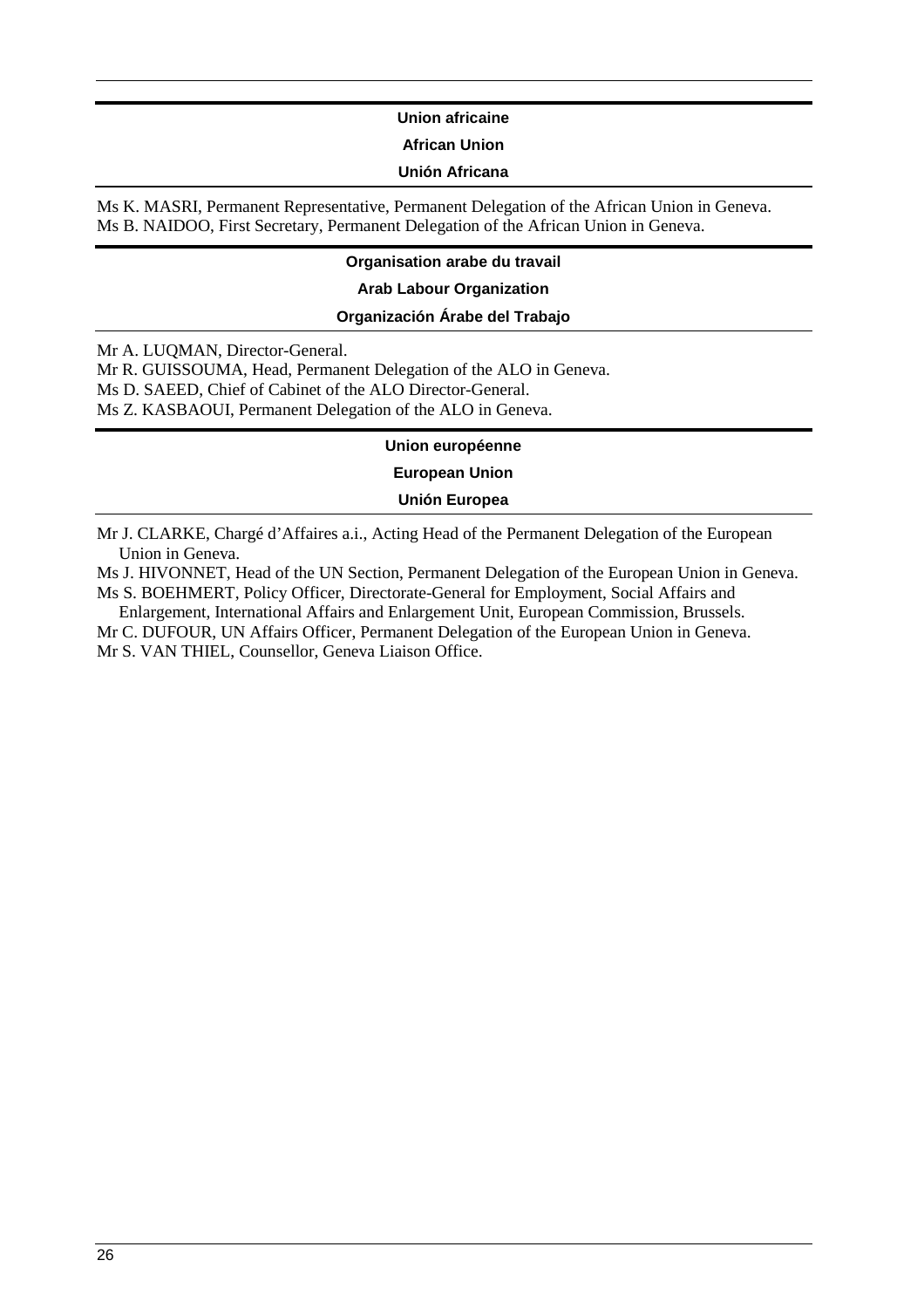### **Représentants d'organisations internationales non gouvernementales assistant à titre d'observateurs**

**Representatives of international non-governmental organizations as observers Representantes de organizaciones internacionales no gubernamentales presentes con carácter de observadores** 

### **Fédération syndicale mondiale**

### **World Federation of Trade Unions**

### **Federación Sindical Mundial**

Mr H. MAHADEVAN, WFTU Deputy General Secretary for the Asia-Pacific Region. Mr E. MOUSSAVOU, General Secretary CGT-FL. Ms O. OVIEDO DE LA TORRE, WFTU Permanent Representative in Geneva.

### **Organisation internationale des employeurs**

#### **International Organisation of Employers**

**Organización Internacional de Empleadores** 

Mr A. PEÑALOSA, Secretary-General. Mr B. WILTON, Deputy Secretary-General.

### **Organisation de l'unité syndicale africaine**

**Organization of African Trade Union Unity** 

### **Organización para la Unidad Sindical Africana**

Mr D. DIOP, Assistant Secretary-General.

Mr A. DIALLO, Permanent Representative of OATUU to the ILO and the UN Office in Geneva.

### **Association internationale de la sécurité sociale**

**International Social Security Association** 

### **Asociación Internacional de la Seguridad Social**

Mr H. KONKOLEWSKY, Secretary-General. Ms D. LEUENBERGER, Head of Resources and Services.

### **Confédération syndicale internationale**

### **International Trade Union Confederation**

### **Confederación Sindical Internacional**

Ms S. BURROW, General Secretary.

Ms R. GONZÁLEZ, Director, Geneva Office.

Ms E. BUSSER, Assistant Director, Geneva Office.